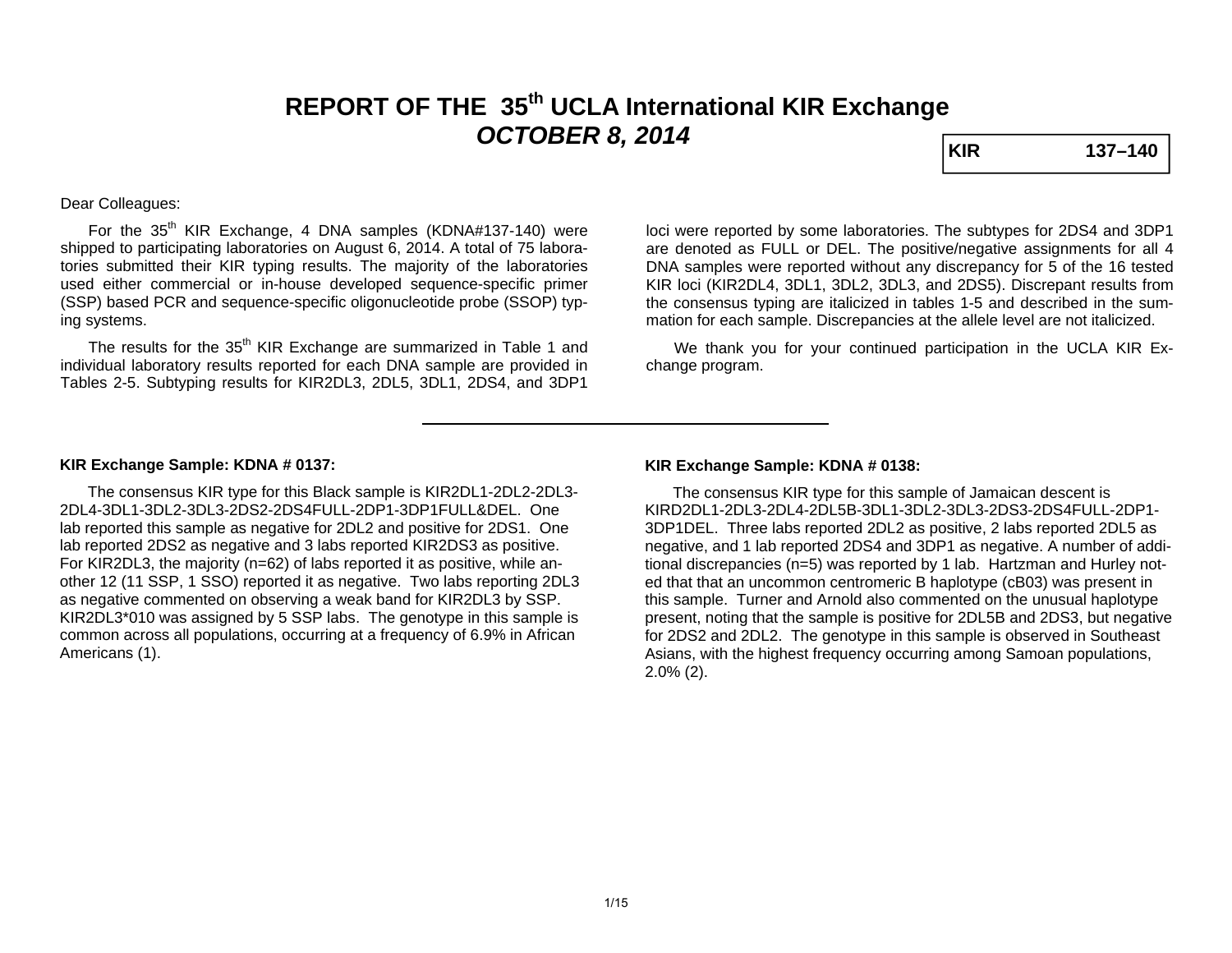#### **KIR Exchange Sample: KDNA # 0139:**

 The consensus KIR type for this Caucasian sample is KIR2DL2-2DL4- 3DL1-3DL2-3DL3-2DS2-2DS4DEL-3DP1FULL. One lab reported KIR2DL1 as positive, 1 reported 2DL2 as negative, and 2 labs reported 2DL3 as positive. One lab reported 2DS2 and 2DS4 as negative and 2 labs reported 2DS3 as positive. The genotype in this sample is observed across various Caucasian populations (1.0%-3.0%), as well as among the Mollukurumba populations (4.0%) in southern India (3, 4) . It is absent in Northeast Asian and Mexican populations.

# **References:**

- 1. Norman, P. J., C. V. Carrington, M. Byng, L. D. Maxwell, M. D. Curran, H. A. Stephens, D. Chandanayingyong, D. H. Verity, K. Hameed, D. D. Ramdath, and R. W. Vaughan. 2002. Natural killer cell immunoglobulin -like receptor (KIR) locus profiles in African and South Asian populations. Genes Immun 2002;3:86-95.
- 2. Velickovic M, Velickovic Z, Dunckley H. Diversity of killer cell immunoglobulin-like receptor genes in Pacific Islands populations. Immunogenetics 2006;58:523–532.
- 3. Middleton D, Meenagh A, Moscoso J, et al. Killer immunoglobulin receptor gene and allele frequencies in Caucasoid, Oriental and Black populations from different continents. Tissue Antigens 2008;71:105- 113.

#### **KIR Exchange Sample: KDNA # 0140:**

The consensus KIR type for this Black sample is KIR2DL1-2DL2-2DL4- 2DL5B-3DL1-3DL2-3DL3-2DS2-2DS3-2DS4FULL&DEL-2DS5-2DP1-3DP1DEL. One lab reported this sample as positive for 3DS1, 1 lab reported 2DS1 as positive, and 1 lab reported 2DS2, 2DS4, and 3DP1 as negative. Hartzman and Hurley commented that a new 2DL5B allele may be present. The genotype in this sample is observed exclusively in African populations, with the highest frequency occurring among African Americans, 3.5% (1,5).

- 4. Rajalingam R, Du Z, Meenagh A, et al. Distinct diversity of KIR genes in three southern Indian populations: comparison with world populations revealed a link between KIR gene content and pre-historic human migrations. Immunogenetics 2008;60:207-217.
- 5. Middleton, D. and Gonzelez, F. The extensive polymorphism of KIR genes. Immunology 2010;129:8–19.

# *NEXT MAILING DATE: February 4, 2015*

*Arlene Locke, David Gjertson, Qiuheng Zhang, and Elaine F. Reed*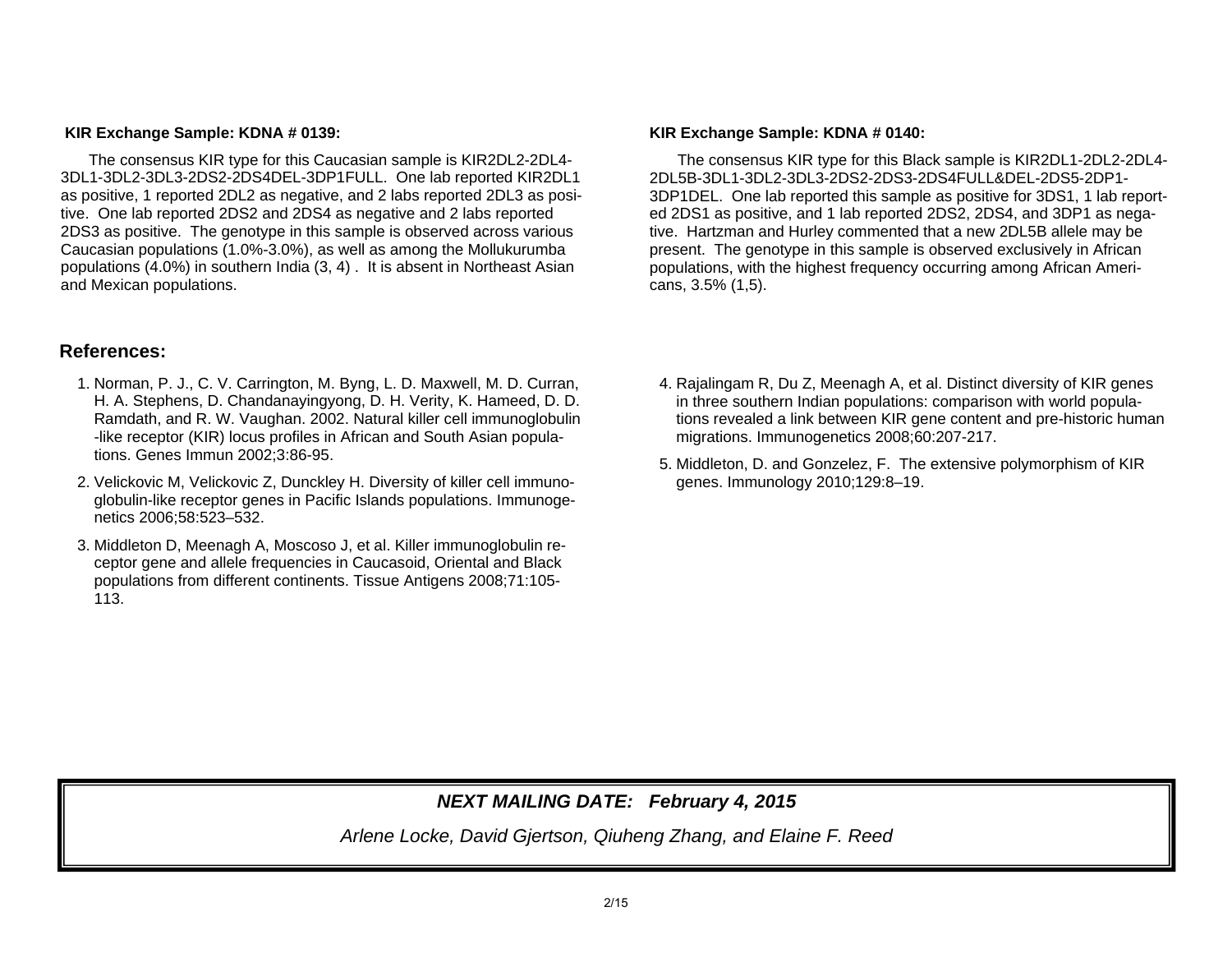| <b>KIR</b> |         | Reporting |                                          |                                   |                                                               |                         |                                                                                                                         |                                                                |                         |                         |                          |                          |                                   |                                          |                                                                                      |                         |                                          |                                                                      |
|------------|---------|-----------|------------------------------------------|-----------------------------------|---------------------------------------------------------------|-------------------------|-------------------------------------------------------------------------------------------------------------------------|----------------------------------------------------------------|-------------------------|-------------------------|--------------------------|--------------------------|-----------------------------------|------------------------------------------|--------------------------------------------------------------------------------------|-------------------------|------------------------------------------|----------------------------------------------------------------------|
|            | Ex. DNA | Labs      | <b>2DL1</b>                              | <b>2DL2</b>                       | 2DL <sub>3</sub>                                              | <b>2DL4</b>             | <b>2DL5</b>                                                                                                             | 3DL1                                                           | 3DL <sub>2</sub>        | 3DL3                    | <b>3DS1</b>              | <b>2DS1</b>              | <b>2DS2</b>                       | <b>2DS3</b>                              | <b>2DS4</b>                                                                          | <b>2DS5</b>             | <b>2DP1</b>                              | 3DP1                                                                 |
|            | 137     | 75        | <b>POS[75]</b>                           | <b>POS[74]</b><br>NEG[1]          | <b>POS[56]</b><br>$*010[5]$<br><b>NEG[12]</b><br><b>NT[2]</b> | <b>POS[73]</b><br>NT[2] | <b>NEG[75]</b>                                                                                                          | <b>POS[73]</b><br>$*015[1]$<br>$*001[1]$                       | POS[74]<br>NT[1]        | <b>POS[73]</b><br>NT[2] | <b>NEG[75]</b>           | <b>NEG[74]</b><br>POS[1] | <b>POS[74]</b><br>NEG[1]          | <b>NEG[72]</b><br>POS[3]                 | POS[46]<br><b>FULL[27]</b><br>WT[1]<br>DEL[1]                                        | <b>NEG[75] POS[73]</b>  | NT[2]                                    | <b>POS[61]</b><br>FULL,<br>DEL[11]<br>NT [3]                         |
| #35        | 138     | 75        | <b>POS[73]</b><br><b>NEG[1]</b><br>NT[1] | <b>NEG[71]</b><br>POS[3]<br>NT[1] | POS[73]<br>NEG[1]<br>NT[1]                                    | <b>POS[72]</b><br>NT[3] | <b>POS[52]</b><br>B[16]<br>B*00201[1]<br>B*003/<br>*00602[2]<br>B*002, *002/<br>*009/ *016[2]<br><b>NEG[2]</b><br>NT[1] | <b>POS[72]</b><br>$*001[1]$<br>$*01502,$<br>$*020[1]$<br>NT[1] | <b>POS[73]</b><br>NT[2] | <b>POS[72]</b><br>NT[3] | <b>NEG[74]</b><br>NT[1]  | <b>NEG[74]</b><br>NT[1]  | <b>NEG[73]</b><br>POS[1]<br>NT[1] | <b>POS[73]</b><br><b>NEG[1]</b><br>NT[1] | <b>POS[44]</b><br><b>FULL[27]</b><br>WT[1]<br>DEL[1]<br><b>NEG</b> [1]<br>NT[1]      | <b>NEG[74]</b><br>NT[1] | <b>POS[71]</b><br><b>NEG[1]</b><br>NT[3] | <b>POS[52]</b><br>DEL[18]<br>NEG[1]<br>NT[4]                         |
|            | 139     | 75        | <b>NEG[74]</b><br><b>POS[1]</b>          | <b>POS[74]</b><br><b>NEG[1]</b>   | <b>NEG[73]</b><br><b>POS[2]</b>                               | <b>POS[73]</b><br>NT[2] | <b>NEG[75]</b>                                                                                                          | POS[73] POS[74]<br>$*001[2]$                                   | NT[1]                   | POS[73]<br>NT[2]        | <b>NEG[75]</b>           | <b>NEG[74]</b><br>POS[1] | <b>POS[74]</b><br><b>NEG[1]</b>   | <b>NEG[73]</b><br>POS[2]                 | <b>POS[45]</b><br><b>DEL[28]</b><br><b>FULL [1]</b><br>NEG[1]                        | <b>NEG[75] NEG[72]</b>  | NT[2]                                    | <b>POS[56]</b><br><b>FULL[15]</b><br><b>FULL/</b><br>DEL[1]<br>NT[3] |
|            | 140     | 75        | <b>POS[75]</b>                           | <b>POS[75]</b>                    | <b>NEG[74]</b><br>NT[1]                                       | <b>POS[73]</b><br>NT[2] | <b>POS[54]</b><br>B[19]<br>B*002, *004/<br>*008/ *013/<br>*014/ *015[1]<br>B*002,<br>B*006*[1]                          | <b>POS[73]</b><br>$*001,$<br>$*017[1]$<br>$*001[1]$            | <b>POS[74]</b><br>NT[1] | POS[73]<br>NT[2]        | <b>NEG[74]</b><br>POS[1] | <b>NEG[74]</b><br>POS[1] | <b>POS[74]</b><br>NEG[1]          | <b>POS[75]</b>                           | <b>POS[54]</b><br>FULL,<br><b>DEL[17]</b><br>WT, DEL[1]<br><b>FULL</b> [2]<br>NEG[1] | POS[75] POS[73]         | NT[2]                                    | <b>POS[53]</b><br>DEL[18]<br>NEG[1]<br>NT[3]                         |

## **KEY for Table 1**

- [ ] number of labs reporting allele assignment/POS/NEG/NT italics assignment different from consensus
- 
- 
- 
- italics assignment different from consensus SBT Sequencing-based typing in the SBT Sequencing-based typing
- Subtypes of 2DS4 and 3DP1 are designated as FULL and/or DEL

### **KEY for Tables 2-5**

- 
- POS Presence of gene SSP Sequence-specific priming-based typing
- NEG Absence of gene SSOP Sequence-specific oligonucleotide probing-based typing
- NT Not typed **RSSOP** Reverse Sequence-specific oligonucleotide probing-based typing
	-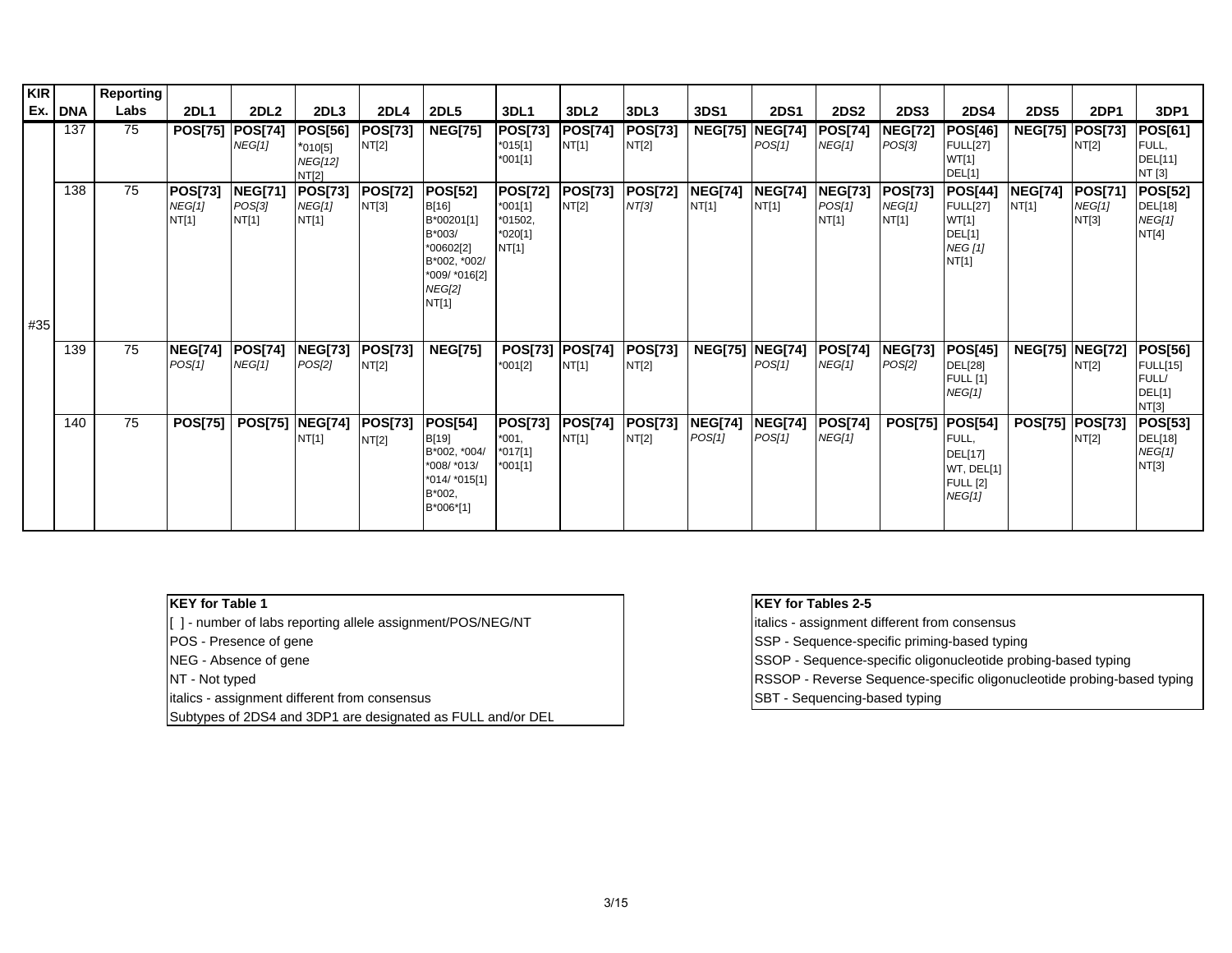|            | Table 2. KIR Exchange Sample: KDNA #137 |                      |               |                                                |                      |                      |                      |                      |                      |                      |                      |                      |                      |                          |                      |                      |                             |               |
|------------|-----------------------------------------|----------------------|---------------|------------------------------------------------|----------------------|----------------------|----------------------|----------------------|----------------------|----------------------|----------------------|----------------------|----------------------|--------------------------|----------------------|----------------------|-----------------------------|---------------|
| <b>CTR</b> | Investigator                            | <b>2DL1</b>          | <b>2DL2</b>   | 2DL3                                           | <b>2DL4</b>          | <b>2DL5</b>          | 3DL1                 | 3DL <sub>2</sub>     | 3DL3                 | <b>3DS1</b>          | <b>2DS1</b>          | <b>2DS2</b>          | <b>2DS3</b>          | <b>2DS4</b>              | <b>2DS5</b>          | <b>2DP1</b>          | 3DP1                        | <b>Method</b> |
|            | <b>Consensus</b>                        | <b>POS</b><br>$[75]$ | POS<br>$[74]$ | <b>POS [56]</b><br>$*010[5]$<br><b>NEG[12]</b> | <b>POS</b><br>$[73]$ | <b>NEG</b><br>$[75]$ | <b>POS</b><br>$[73]$ | <b>POS</b><br>$[74]$ | <b>POS</b><br>$[73]$ | <b>NEG</b><br>$[75]$ | <b>NEG</b><br>$[74]$ | <b>POS</b><br>$[74]$ | <b>NEG</b><br>$[72]$ | POS+<br><b>FULL [73]</b> | <b>NEG</b><br>$[75]$ | <b>POS</b><br>$[73]$ | POS+<br>FULL, DEL<br>$[72]$ |               |
| 5488       | Adams, Sharon                           | POS                  | POS           | POS                                            | POS                  | <b>NEG</b>           | POS                  | POS                  | POS                  | <b>NEG</b>           | <b>NEG</b>           | POS                  | <b>NEG</b>           | <b>FULL</b>              | <b>NEG</b>           | POS                  | POS                         | <b>SSP</b>    |
| 234        | Amador, Alexandra                       | POS                  | POS           | <b>POS</b>                                     | POS                  | <b>NEG</b>           | POS                  | POS                  | POS                  | <b>NEG</b>           | <b>NEG</b>           | POS                  | POS                  | <b>POS</b>               | <b>NEG</b>           | POS                  | POS                         | SSO           |
| 16         | Askar, Medhat Z.                        | POS                  | POS           | POS                                            | POS                  | <b>NEG</b>           | POS                  | POS                  | POS                  | <b>NEG</b>           | <b>NEG</b>           | POS                  | <b>NEG</b>           | <b>FULL</b>              | <b>NEG</b>           | POS                  | FULL. DEL                   | SSP SSO       |
| 8073       | Bengtsson, Mats                         | POS                  | POS           | <b>NEG</b>                                     | POS                  | <b>NEG</b>           | POS                  | POS                  | POS                  | <b>NEG</b>           | <b>NEG</b>           | POS                  | <b>NEG</b>           | POS                      | <b>NEG</b>           | POS                  | POS                         | <b>SSP</b>    |
| 8038       | Cao, Kai                                | POS                  | POS           | POS                                            | POS                  | <b>NEG</b>           | POS                  | POS                  | POS                  | <b>NEG</b>           | <b>NEG</b>           | POS                  | <b>NEG</b>           | <b>FULL</b>              | <b>NEG</b>           | POS                  | POS                         | SSO           |
| 8025       | Carrington, Martin &                    | POS                  | POS           | <b>NEG</b>                                     | POS                  | <b>NEG</b>           | POS                  | POS                  | POS                  | <b>NEG</b>           | <b>NEG</b>           | POS                  | <b>NEG</b>           | <b>FULL</b>              | <b>NEG</b>           | POS                  | <b>NT</b>                   | <b>SSP</b>    |
| 1461       | Cauwelier, Barbara                      | POS                  | POS           | $*010$                                         | POS                  | <b>NEG</b>           | POS                  | POS                  | POS                  | NEG                  | <b>NEG</b>           | POS                  | <b>NEG</b>           | <b>FULL</b>              | <b>NEG</b>           | POS                  | POS                         | <b>SSP</b>    |
| 774        | Cecka, J. Michael                       | POS                  | POS           | POS                                            | POS                  | <b>NEG</b>           | POS                  | POS                  | POS                  | <b>NEG</b>           | <b>NEG</b>           | POS                  | <b>NEG</b>           | POS                      | <b>NEG</b>           | POS                  | POS                         | SSO           |
| 3224       | Chen, Dong-Feng                         | POS                  | POS           | $*010$                                         | POS                  | <b>NEG</b>           | POS                  | POS                  | POS                  | <b>NEG</b>           | <b>NEG</b>           | POS                  | <b>NEG</b>           | POS                      | <b>NEG</b>           | POS                  | POS                         | SSP SSO       |
| 3632       | Colombe, Beth W.                        | POS                  | POS           | POS                                            | POS                  | <b>NEG</b>           | POS                  | POS                  | POS                  | <b>NEG</b>           | <b>NEG</b>           | POS                  | <b>NEG</b>           | <b>FULL</b>              | <b>NEG</b>           | POS                  | FULL, DEL                   | <b>SSP</b>    |
| 769        | Coppage, Myra                           | POS                  | POS           | POS                                            | POS                  | <b>NEG</b>           | POS                  | POS                  | POS                  | <b>NEG</b>           | <b>NEG</b>           | POS                  | <b>NEG</b>           | <b>FULL</b>              | <b>NEG</b>           | POS                  | POS                         | SSP SSO       |
| 189        | Crowe, Deborah                          | POS                  | POS           | POS                                            | POS                  | <b>NEG</b>           | POS                  | POS                  | POS                  | <b>NEG</b>           | <b>NEG</b>           | POS                  | <b>NEG</b>           | POS                      | <b>NEG</b>           | POS                  | POS                         | SSP SSO       |
| 8039       | Davidson, Maurine                       | POS                  | POS           | POS                                            | POS                  | <b>NEG</b>           | POS                  | POS                  | POS                  | <b>NEG</b>           | <b>NEG</b>           | POS                  | <b>NEG</b>           | <b>POS</b>               | <b>NEG</b>           | POS                  | POS                         | SSO           |
| 124        | De Santis, Dianne                       | POS                  | <b>NEG</b>    | <b>NEG</b>                                     | POS                  | <b>NEG</b>           | POS                  | POS                  | POS                  | <b>NEG</b>           | POS                  | POS                  | <b>NEG</b>           | POS                      | <b>NEG</b>           | <b>NT</b>            | <b>NT</b>                   | SSO           |
| 8031       | Dinauer, David                          | POS                  | POS           | POS                                            | POS                  | <b>NEG</b>           | POS                  | POS                  | POS                  | <b>NEG</b>           | <b>NEG</b>           | POS                  | POS                  | <b>FULL</b>              | <b>NEG</b>           | POS                  | FULL, DEL                   | <b>SSP</b>    |
| 705        | Ellis. Thomas                           | POS                  | POS           | POS                                            | POS                  | <b>NEG</b>           | POS                  | POS                  | POS                  | <b>NEG</b>           | <b>NEG</b>           | POS                  | <b>NEG</b>           | POS                      | <b>NEG</b>           | POS                  | POS                         | SSO           |
| 8051       | Endres, Robert O.                       | POS                  | POS           | POS                                            | POS                  | <b>NEG</b>           | POS                  | POS                  | POS                  | <b>NEG</b>           | <b>NEG</b>           | POS                  | <b>NEG</b>           | POS                      | <b>NEG</b>           | POS                  | POS                         | <b>SSP</b>    |
| 2549       | Fagoaga, Omar                           | POS                  | POS           | <b>NEG</b>                                     | POS                  | <b>NEG</b>           | POS                  | POS                  | POS                  | <b>NEG</b>           | <b>NEG</b>           | POS                  | <b>NEG</b>           | POS                      | <b>NEG</b>           | POS                  | POS                         | <b>SSP</b>    |
| 762        | Fischer, Gottfried                      | POS                  | POS           | $*010$                                         | POS                  | <b>NEG</b>           | POS                  | POS                  | POS                  | <b>NEG</b>           | <b>NEG</b>           | POS                  | <b>NEG</b>           | <b>FULL</b>              | <b>NEG</b>           | POS                  | POS                         | <b>SSP</b>    |
| 1778       | Freed, Brian                            | POS                  | POS           | POS                                            | POS                  | <b>NEG</b>           | POS                  | POS                  | POS                  | <b>NEG</b>           | <b>NEG</b>           | POS                  | <b>NEG</b>           | <b>FULL</b>              | <b>NEG</b>           | POS                  | POS                         | <b>SSP</b>    |
| 8047       | Fuessel, Monika                         | POS                  | POS           | <b>NEG</b>                                     | POS                  | <b>NEG</b>           | POS                  | POS                  | POS                  | <b>NEG</b>           | <b>NEG</b>           | POS                  | <b>NEG</b>           | POS                      | <b>NEG</b>           | POS                  | POS                         | <b>SSP</b>    |
| 8026       | Gardiner, Clair M.                      | POS                  | POS           | POS                                            | POS                  | <b>NEG</b>           | POS                  | POS                  | POS                  | <b>NEG</b>           | <b>NEG</b>           | <b>NEG</b>           | POS                  | POS                      | <b>NEG</b>           | POS                  | POS                         | <b>SSP</b>    |
| 1647       | Gautreaux, Michael                      | POS                  | POS           | <b>NEG</b>                                     | POS                  | <b>NEG</b>           | POS                  | POS                  | POS                  | <b>NEG</b>           | <b>NEG</b>           | POS                  | <b>NEG</b>           | POS                      | <b>NEG</b>           | POS                  | POS                         | <b>SSP</b>    |
| 4985       | Graff, Ralph J.                         | POS                  | POS           | <b>NEG</b>                                     | POS                  | <b>NEG</b>           | POS                  | POS                  | POS                  | <b>NEG</b>           | <b>NEG</b>           | POS                  | <b>NEG</b>           | POS                      | <b>NEG</b>           | POS                  | POS                         | <b>SSP</b>    |
| 8022       | Hedlund, Anna                           | POS                  | POS           | <b>NEG</b>                                     | POS                  | <b>NEG</b>           | POS                  | POS                  | POS                  | <b>NEG</b>           | <b>NEG</b>           | POS                  | <b>NEG</b>           | POS                      | <b>NEG</b>           | POS                  | FULL, DEL                   | <b>SSP</b>    |
| 1694       | Hesse, Kissel &                         | POS                  | POS           | POS                                            | POS                  | <b>NEG</b>           | POS                  | POS                  | POS                  | <b>NEG</b>           | <b>NEG</b>           | POS                  | <b>NEG</b>           | POS                      | <b>NEG</b>           | POS                  | POS                         | <b>SSP</b>    |
| 3808       | Hogan, Patrick                          | POS                  | POS           | POS                                            | POS                  | <b>NEG</b>           | POS                  | POS                  | POS                  | <b>NEG</b>           | <b>NEG</b>           | POS                  | <b>NEG</b>           | <b>FULL</b>              | <b>NEG</b>           | POS                  | FULL, DEL                   | <b>SSP</b>    |
| 5000       | Hsu, Susan H.                           | POS                  | POS           | POS                                            | POS                  | <b>NEG</b>           | POS                  | POS                  | POS                  | <b>NEG</b>           | <b>NEG</b>           | POS                  | <b>NEG</b>           | <b>POS</b>               | <b>NEG</b>           | POS                  | POS                         | SSP SSO       |
|            |                                         |                      |               |                                                |                      |                      |                      |                      |                      |                      |                      |                      |                      |                          |                      |                      |                             | SSP SSO       |
| 2344       | Hurley, Hartzman&                       | POS                  | POS           | POS                                            | POS                  | <b>NEG</b>           | POS                  | POS                  | POS                  | <b>NEG</b>           | <b>NEG</b>           | POS                  | <b>NEG</b>           | <b>FULL</b>              | <b>NEG</b>           | POS                  | POS                         | <b>SBT</b>    |
| 8077       | <b>IMMCO Diagnostics</b>                | POS                  | POS           | POS                                            | POS                  | <b>NEG</b>           | POS                  | POS                  | POS                  | <b>NEG</b>           | <b>NEG</b>           | POS                  | NEG                  | POS                      | <b>NEG</b>           | POS                  | POS                         | <b>SSP</b>    |
| 3261       | Iwaki, Yuichi                           | <b>POS</b>           | POS           | POS                                            | POS                  | <b>NEG</b>           | POS                  | POS                  | POS                  | <b>NEG</b>           | <b>NEG</b>           | <b>POS</b>           | <b>NEG</b>           | <b>POS</b>               | <b>NEG</b>           | POS                  | POS                         | SSP SSO       |
| 794        | Jaatinen, Taina                         | <b>POS</b>           | POS           | POS                                            | POS                  | <b>NEG</b>           | POS                  | POS                  | POS                  | <b>NEG</b>           | <b>NEG</b>           | POS                  | <b>NEG</b>           | POS                      | <b>NEG</b>           | POS                  | POS                         | <b>SSP</b>    |
| 8076       | Jaramillo, Gaitonde &                   | POS                  | POS           | <b>NEG</b>                                     | POS                  | <b>NEG</b>           | POS                  | POS                  | POS                  | <b>NEG</b>           | <b>NEG</b>           | POS                  | <b>NEG</b>           | <b>FULL</b>              | <b>NEG</b>           | POS                  | POS                         | <b>SSP</b>    |
| 859        | Kamoun, Malek                           | <b>POS</b>           | POS           | POS                                            | POS                  | <b>NEG</b>           | POS                  | POS                  | POS                  | <b>NEG</b>           | <b>NEG</b>           | <b>POS</b>           | <b>NEG</b>           | POS                      | <b>NEG</b>           | POS                  | POS                         |               |
| 8035       | Kanangat, Siva                          | POS                  | POS           | POS                                            | POS                  | <b>NEG</b>           | POS                  | POS                  | POS                  | <b>NEG</b>           | <b>NEG</b>           | POS                  | <b>NEG</b>           | POS                      | <b>NEG</b>           | POS                  | POS                         | SSO           |
| 8079       | Kashi, Zahra M.                         | POS                  | POS           | POS                                            | POS                  | <b>NEG</b>           | POS                  | POS                  | POS                  | <b>NEG</b>           | <b>NEG</b>           | POS                  | <b>NEG</b>           | POS                      | <b>NEG</b>           | POS                  | POS                         | SSP SSO       |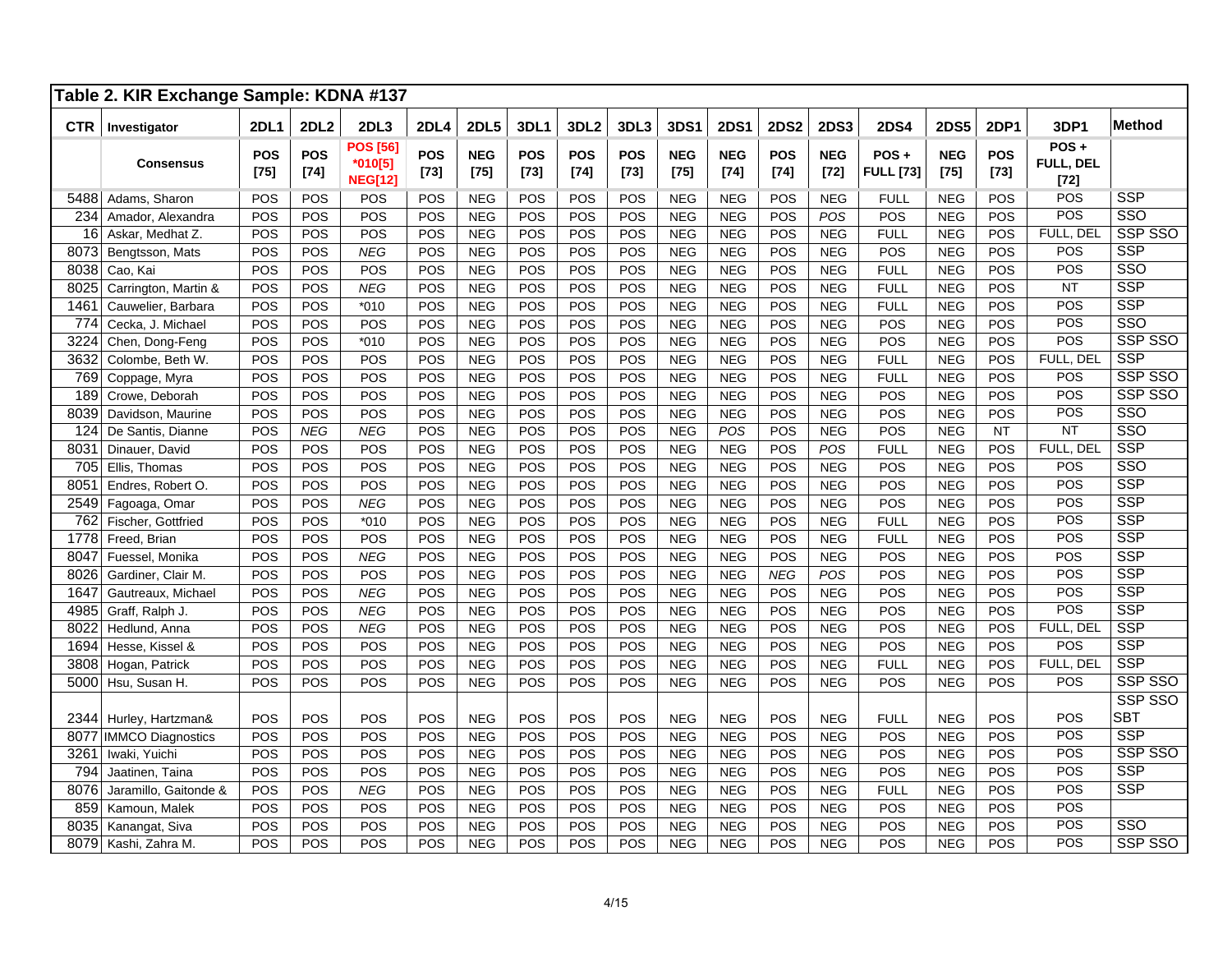|                  | Table 2. KIR Exchange Sample: KDNA #137 |                    |                           |                                              |                      |                      |               |                      |                      |                      |                      |                           |                      |                          |                      |                    |                             |               |
|------------------|-----------------------------------------|--------------------|---------------------------|----------------------------------------------|----------------------|----------------------|---------------|----------------------|----------------------|----------------------|----------------------|---------------------------|----------------------|--------------------------|----------------------|--------------------|-----------------------------|---------------|
| <b>CTR</b>       | Investigator                            | <b>2DL1</b>        | <b>2DL2</b>               | 2DL3                                         | <b>2DL4</b>          | <b>2DL5</b>          | 3DL1          | 3DL <sub>2</sub>     | 3DL3                 | <b>3DS1</b>          | <b>2DS1</b>          | <b>2DS2</b>               | <b>2DS3</b>          | <b>2DS4</b>              | <b>2DS5</b>          | <b>2DP1</b>        | 3DP1                        | <b>Method</b> |
|                  | <b>Consensus</b>                        | <b>POS</b><br>[75] | <b>POS</b><br>$[74]$      | <b>POS [56]</b><br>*010[5]<br><b>NEG[12]</b> | <b>POS</b><br>$[73]$ | <b>NEG</b><br>$[75]$ | POS<br>$[73]$ | <b>POS</b><br>$[74]$ | <b>POS</b><br>$[73]$ | <b>NEG</b><br>$[75]$ | <b>NEG</b><br>$[74]$ | <b>POS</b><br>$[74]$      | <b>NEG</b><br>$[72]$ | POS+<br><b>FULL</b> [73] | <b>NEG</b><br>$[75]$ | <b>POS</b><br>[73] | POS+<br>FULL, DEL<br>$[72]$ |               |
| 4337             | Kim, Tai-Gyu                            | POS                | POS                       | POS                                          | POS                  | <b>NEG</b>           | POS           | POS                  | POS                  | <b>NEG</b>           | <b>NEG</b>           | POS                       | <b>NEG</b>           | POS                      | <b>NEG</b>           | POS                | POS                         | <b>SSP</b>    |
| 8084             | Kimball, Pam                            | POS                | POS                       | <b>NEG</b>                                   | POS                  | <b>NEG</b>           | POS           | POS                  | POS                  | <b>NEG</b>           | <b>NEG</b>           | POS                       | <b>NEG</b>           | POS                      | <b>NEG</b>           | POS                | POS                         | <b>SSP</b>    |
| 8046             | Kusnierczyk, Piotr                      | POS                | POS                       | POS                                          | POS                  | <b>NEG</b>           | POS           | POS                  | POS                  | <b>NEG</b>           | <b>NEG</b>           | POS                       | <b>NEG</b>           | <b>FULL</b>              | <b>NEG</b>           | POS                | POS                         | <b>SSP</b>    |
| 8071             | Kwok, Janette                           | POS                | POS                       | POS                                          | POS                  | <b>NEG</b>           | POS           | POS                  | POS                  | <b>NEG</b>           | <b>NEG</b>           | POS                       | <b>NEG</b>           | POS                      | <b>NEG</b>           | POS                | POS                         | SSO           |
| 791              | Lacelle, Chantale                       | POS                | POS                       | POS                                          | POS                  | <b>NEG</b>           | POS           | POS                  | POS                  | <b>NEG</b>           | <b>NEG</b>           | POS                       | <b>NEG</b>           | <b>FULL</b>              | <b>NEG</b>           | POS                | FULL, DEL                   | <b>SSP</b>    |
| $\overline{278}$ | Lee, Jar-How                            | POS                | POS                       | POS                                          | POS                  | <b>NEG</b>           | POS           | POS                  | POS                  | <b>NEG</b>           | <b>NEG</b>           | POS                       | <b>NEG</b>           | POS                      | <b>NEG</b>           | POS                | POS                         | SSO           |
| 8088             | Liu, Cong                               | POS                | POS                       | POS                                          | POS                  | <b>NEG</b>           | POS           | POS                  | POS                  | NEG                  | <b>NEG</b>           | POS                       | <b>NEG</b>           | POS                      | <b>NEG</b>           | POS                | POS                         |               |
| 8069             | Maha, George                            | POS                | POS                       | POS                                          | POS                  | <b>NEG</b>           | POS           | POS                  | POS                  | $NEG$                | <b>NEG</b>           | POS                       | <b>NEG</b>           | <b>FULL</b>              | <b>NEG</b>           | POS                | FULL, DEL                   | <b>SSP</b>    |
| 8067             | Marino, Susana R.                       | POS                | POS                       | POS                                          | POS                  | <b>NEG</b>           | POS           | POS                  | POS                  | <b>NEG</b>           | <b>NEG</b>           | POS                       | <b>NEG</b>           | POS                      | <b>NEG</b>           | POS                | POS                         | SSP SSO       |
| 5142             | Marsh, Steven                           | POS                | POS                       | POS                                          | POS                  | <b>NEG</b>           | POS           | POS                  | POS                  | <b>NEG</b>           | <b>NEG</b>           | POS                       | <b>NEG</b>           | $*001$                   | <b>NEG</b>           | POS                | *001/ *002/<br>*004, *003   |               |
| 8091             | Murphey, Cathi                          | POS                | POS                       | <b>NEG</b>                                   | POS                  | <b>NEG</b>           | POS           | POS                  | POS                  | <b>NEG</b>           | <b>NEG</b>           | POS                       | <b>NEG</b>           | POS                      | <b>NEG</b>           | POS                | POS                         | <b>SSP</b>    |
| 733              | Mytilineos, Joannis                     | POS                | POS                       | $*010$                                       | POS                  | <b>NEG</b>           | POS           | POS                  | POS                  | <b>NEG</b>           | <b>NEG</b>           | POS                       | <b>NEG</b>           | <b>FULL</b>              | <b>NEG</b>           | POS                | POS                         | <b>SSP</b>    |
| 5231             | Nelson, Karen                           | POS                | POS                       | POS                                          | POS                  | <b>NEG</b>           | POS           | POS                  | POS                  | <b>NEG</b>           | <b>NEG</b>           | POS                       | <b>NEG</b>           | POS                      | <b>NEG</b>           | POS                | POS                         | SSO           |
| 8083             | Nikaein, Afzal                          | POS                | POS                       | POS                                          | POS                  | <b>NEG</b>           | $*001$        | POS                  | POS                  | <b>NEG</b>           | <b>NEG</b>           | POS                       | <b>NEG</b>           | $*001$                   | <b>NEG</b>           | POS                | POS                         | <b>SSP</b>    |
| 1108             | Osada, Masako                           | POS                | POS                       | POS                                          | POS                  | <b>NEG</b>           | POS           | POS                  | POS                  | <b>NEG</b>           | <b>NEG</b>           | POS                       | <b>NEG</b>           | <b>FULL</b>              | <b>NEG</b>           | POS                | POS                         | SSO           |
| 3966             | Permpikul, Vejbaesya &                  | POS                | POS                       | POS                                          | POS                  | <b>NEG</b>           | POS           | POS                  | POS                  | <b>NEG</b>           | <b>NEG</b>           | POS                       | <b>NEG</b>           | POS                      | <b>NEG</b>           | POS                | POS                         | <b>SSP</b>    |
| 8030             | Poulton, Kay                            | POS                | POS                       | POS                                          | POS                  | <b>NEG</b>           | POS           | POS                  | POS                  | <b>NEG</b>           | <b>NEG</b>           | POS                       | <b>NEG</b>           | POS                      | <b>NEG</b>           | POS                | POS                         | SSO           |
| 8050             | Raja, Rajalingam                        | POS                | POS                       | POS                                          | POS                  | <b>NEG</b>           | POS           | POS                  | POS                  | <b>NEG</b>           | <b>NEG</b>           | POS                       | <b>NEG</b>           | <b>FULL</b>              | <b>NEG</b>           | POS                | POS                         | <b>SSP</b>    |
| 3753             | Reed. Elaine F.                         | POS                | POS                       | POS                                          | POS                  | <b>NEG</b>           | POS           | POS                  | POS                  | <b>NEG</b>           | <b>NEG</b>           | POS                       | <b>NEG</b>           | POS                      | <b>NEG</b>           | POS                | POS                         |               |
| 3798             | Reinsmoen, Nancy L.                     | POS                | POS                       | POS                                          | POS                  | <b>NEG</b>           | POS           | POS                  | POS                  | <b>NEG</b>           | <b>NEG</b>           | POS                       | <b>NEG</b>           | <b>POS</b>               | <b>NEG</b>           | POS                | POS                         | SSO           |
| 8064             | Roberts, Chrissy H.                     | ONE<br>COPY        | <b>ONE</b><br><b>COPY</b> | <b>ONE</b><br><b>COPY</b>                    | POS                  | <b>NEG</b>           | POS           | POS                  | POS                  | <b>NEG</b>           | <b>NEG</b>           | <b>ONE</b><br><b>COPY</b> | <b>NEG</b>           | <b>FULL</b>              | <b>NEG</b>           | POS                | FULL, DEL                   | <b>SSP</b>    |
| 8090             | Rossi, Angela                           | <b>POS</b>         | <b>POS</b>                | POS                                          | POS                  | <b>NEG</b>           | POS           | POS                  | POS                  | <b>NEG</b>           | <b>NEG</b>           | POS                       | <b>NEG</b>           | POS                      | <b>NEG</b>           | POS                | POS                         | SSP SSO       |
| 8060             | Rost, Klein &                           | POS                | POS                       | POS                                          | POS                  | <b>NEG</b>           | POS           | POS                  | POS                  | <b>NEG</b>           | <b>NEG</b>           | POS                       | <b>NEG</b>           | POS                      | <b>NEG</b>           | POS                | POS                         | SSO           |
| 425'             | Schiller, Jennifer                      | POS                | POS                       | POS                                          | POS                  | <b>NEG</b>           | POS           | POS                  | POS                  | <b>NEG</b>           | <b>NEG</b>           | POS                       | <b>NEG</b>           | POS                      | <b>NEG</b>           | POS                | POS                         | SSO           |
| 3410             | Schroeder, M.L.                         | POS                | POS                       | $*010$                                       | POS                  | <b>NEG</b>           | POS           | POS                  | POS                  | <b>NEG</b>           | <b>NEG</b>           | POS                       | <b>NEG</b>           | <b>FULL</b>              | <b>NEG</b>           | POS                | POS                         | <b>SSP</b>    |
| 1426             | Senitzer, David                         | POS                | POS                       | <b>NT</b>                                    | POS                  | <b>NEG</b>           | $*015$        | POS                  | POS                  | <b>NEG</b>           | <b>NEG</b>           | POS                       | <b>NEG</b>           | <b>FULL</b>              | <b>NEG</b>           | POS                | POS                         | <b>SSP</b>    |
| 8085             | Shalini, Pereira                        | POS                | POS                       | POS                                          | POS                  | <b>NEG</b>           | POS           | POS                  | POS                  | <b>NEG</b>           | <b>NEG</b>           | POS                       | <b>NEG</b>           | POS                      | <b>NEG</b>           | POS                | POS                         |               |
| 702              | Spannagl, Michael                       | POS                | POS                       | POS                                          | POS                  | <b>NEG</b>           | POS           | POS                  | POS                  | <b>NEG</b>           | <b>NEG</b>           | POS                       | <b>NEG</b>           | POS                      | <b>NEG</b>           | POS                | POS                         | SSP SSO       |
| 2518             | Tambur, Anat                            | POS                | POS                       | POS                                          | POS                  | <b>NEG</b>           | POS           | POS                  | POS                  | <b>NEG</b>           | <b>NEG</b>           | POS                       | <b>NEG</b>           | <b>FULL</b>              | <b>NEG</b>           | POS                | POS                         | SSO           |
| 5451             | Tilanus, Marcel G.J.                    | POS                | POS                       | POS                                          | POS                  | <b>NEG</b>           | POS           | POS                  | POS                  | <b>NEG</b>           | <b>NEG</b>           | POS                       | <b>NEG</b>           | POS                      | <b>NEG</b>           | POS                | POS                         | SSO           |
| 8024             | Trowsdale, John                         | <b>POS</b>         | POS                       |                                              | <b>NT</b>            | <b>NEG</b>           | POS           | <b>NT</b>            | <b>NT</b>            | <b>NEG</b>           | <b>NEG</b>           | POS                       | <b>NEG</b>           | <b>WT</b>                | <b>NEG</b>           | POS                | FULL. DEL                   | <b>SSP</b>    |
| 5462             | Turner, E.V.                            | POS                | POS                       | <b>NEG</b>                                   | POS                  | <b>NEG</b>           | POS           | POS                  | POS                  | <b>NEG</b>           | <b>NEG</b>           | POS                       | <b>NEG</b>           | <b>FULL</b>              | <b>NEG</b>           | POS                | POS                         | <b>SSP</b>    |
| 8053             | Tyan, Fernandez-Vina                    | POS                | POS                       | POS                                          | POS                  | <b>NEG</b>           | POS           | POS                  | POS                  | <b>NEG</b>           | <b>NEG</b>           | POS                       | <b>NEG</b>           | <b>FULL</b>              | <b>NEG</b>           | POS                | POS                         | SSP SSO       |
| 8028             | Uhrberg, Markus                         | POS                | POS                       | POS                                          | <b>NT</b>            | <b>NEG</b>           | POS           | POS                  | <b>NT</b>            | <b>NEG</b>           | <b>NEG</b>           | POS                       | <b>NEG</b>           | POS                      | <b>NEG</b>           | <b>NT</b>          | <b>NT</b>                   | <b>SSP</b>    |
| 3775             | Vidan-Jeras, Blanka                     | POS                | POS                       | POS                                          | POS                  | <b>NEG</b>           | POS           | POS                  | POS                  | <b>NEG</b>           | <b>NEG</b>           | POS                       | <b>NEG</b>           | POS                      | <b>NEG</b>           | POS                | POS                         | <b>SSP</b>    |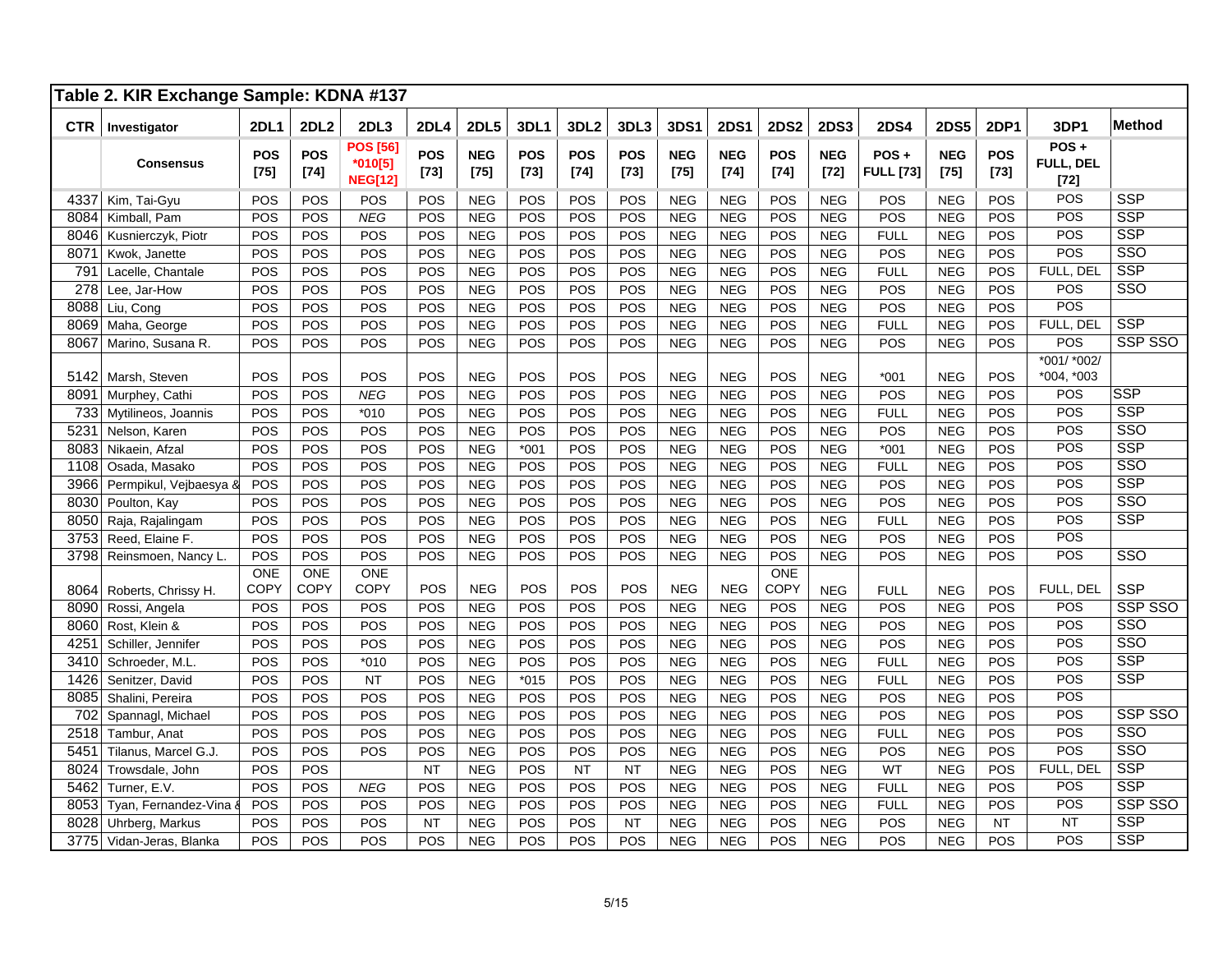|            | Table 2. KIR Exchange Sample: KDNA #137 |                      |                      |                                                |                      |                      |                      |                      |                      |                      |                      |                      |                      |                             |                      |                      |                                       |               |
|------------|-----------------------------------------|----------------------|----------------------|------------------------------------------------|----------------------|----------------------|----------------------|----------------------|----------------------|----------------------|----------------------|----------------------|----------------------|-----------------------------|----------------------|----------------------|---------------------------------------|---------------|
| <b>CTR</b> | Investigator                            | 2DL1                 | 2DL <sub>2</sub>     | 2DL <sub>3</sub>                               | 2DL4                 | 2DL <sub>5</sub>     | 3DL1                 | 3DL <sub>2</sub>     | 3DL <sub>3</sub>     | 3DS1                 | <b>2DS1</b>          | <b>2DS2</b>          | <b>2DS3</b>          | <b>2DS4</b>                 | 2DS5                 | 2DP1                 | 3DP1                                  | <b>Method</b> |
|            | Consensus                               | <b>POS</b><br>$[75]$ | <b>POS</b><br>$[74]$ | <b>POS [56]</b><br>$*010[5]$<br><b>NEG[12]</b> | <b>POS</b><br>$[73]$ | <b>NEG</b><br>$[75]$ | <b>POS</b><br>$[73]$ | <b>POS</b><br>$[74]$ | <b>POS</b><br>$[73]$ | <b>NEG</b><br>$[75]$ | <b>NEG</b><br>$[74]$ | <b>POS</b><br>$[74]$ | <b>NEG</b><br>$[72]$ | $POS +$<br><b>FULL [73]</b> | <b>NEG</b><br>$[75]$ | <b>POS</b><br>$[73]$ | $POS +$<br><b>FULL, DEL</b><br>$[72]$ |               |
| 8023       | Vilches, Carlos                         | <b>POS</b>           | POS.                 | <b>POS</b>                                     | <b>POS</b>           | <b>NEG</b>           | <b>POS</b>           | <b>POS</b>           | <b>POS</b>           | <b>NEG</b>           | <b>NEG</b>           | <b>POS</b>           | <b>NEG</b>           | <b>DEL</b>                  | <b>NEG</b>           | <b>POS</b>           | FULL, DEL                             | <b>SSP</b>    |
| 5282       | Yu, Neng                                | POS                  | <b>POS</b>           | <b>POS</b>                                     | <b>POS</b>           | <b>NEG</b>           | POS                  | <b>POS</b>           | <b>POS</b>           | <b>NEG</b>           | <b>NEG</b>           | <b>POS</b>           | <b>NEG</b>           | <b>POS</b>                  | <b>NEG</b>           | <b>POS</b>           | <b>POS</b>                            | <b>SSP</b>    |
|            | 1466   Yu, Neng                         | POS                  | <b>POS</b>           | <b>POS</b>                                     | <b>POS</b>           | <b>NEG</b>           | POS                  | <b>POS</b>           | <b>POS</b>           | <b>NEG</b>           | <b>NEG</b>           | <b>POS</b>           | <b>NEG</b>           | <b>POS</b>                  | <b>NEG</b>           | <b>POS</b>           | <b>POS</b>                            | <b>SSO</b>    |
|            | 713 Zachary, Andrea                     | POS                  | <b>POS</b>           | POS                                            | <b>POS</b>           | <b>NEG</b>           | <b>POS</b>           | <b>POS</b>           | <b>POS</b>           | <b>NEG</b>           | NEG                  | <b>POS</b>           | <b>NEG</b>           | <b>POS</b>                  | <b>NEG</b>           | <b>POS</b>           | POS                                   | SSP SSO       |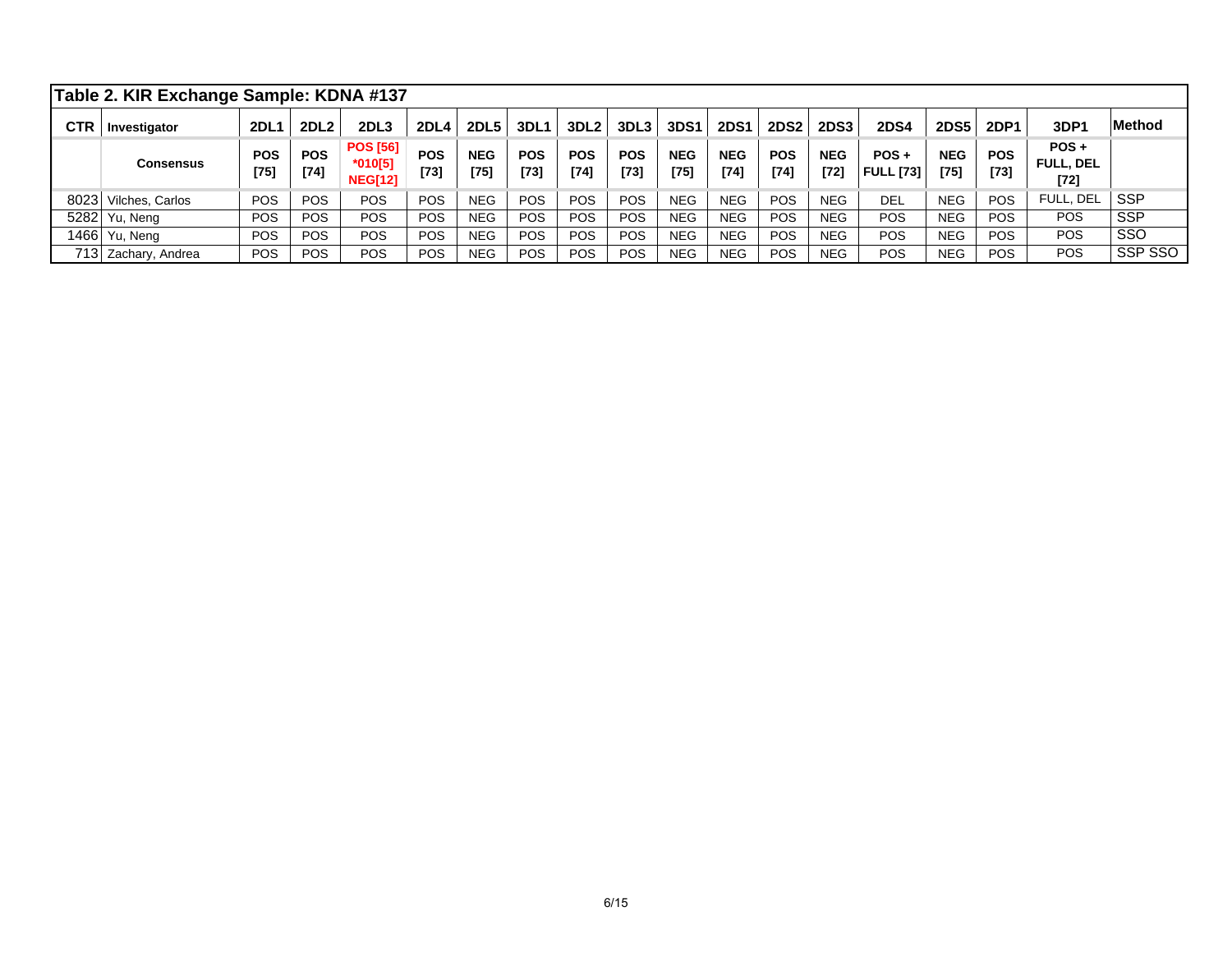|            | Table 3. KIR Exchange Sample: KDNA #138 |             |                      |               |               |                         |               |                      |                      |                      |                      |                      |               |                                |                      |                      |                         |                       |
|------------|-----------------------------------------|-------------|----------------------|---------------|---------------|-------------------------|---------------|----------------------|----------------------|----------------------|----------------------|----------------------|---------------|--------------------------------|----------------------|----------------------|-------------------------|-----------------------|
| <b>CTR</b> | Investigator                            | <b>2DL1</b> | <b>2DL2</b>          | 2DL3          | 2DL4          | <b>2DL5</b>             | 3DL1          | 3DL2                 | 3DL3                 | 3DS1                 | <b>2DS1</b>          | <b>2DS2</b>          | <b>2DS3</b>   | <b>2DS4</b>                    | <b>2DS5</b>          | <b>2DP1</b>          | 3DP1                    | <b>Method</b>         |
|            | <b>Consensus</b>                        | POS [73]    | <b>NEG</b><br>$[71]$ | POS<br>$[73]$ | POS<br>$[72]$ | $POS + B$<br>$[72]$     | POS<br>$[72]$ | <b>POS</b><br>$[73]$ | <b>POS</b><br>$[72]$ | <b>NEG</b><br>$[74]$ | <b>NEG</b><br>$[74]$ | <b>NEG</b><br>$[73]$ | POS<br>$[73]$ | <b>POS</b><br><b>FULL</b> [71] | <b>NEG</b><br>$[74]$ | <b>POS</b><br>$[71]$ | POS+<br><b>DEL</b> [70] |                       |
|            | 5488 Adams, Sharon                      | POS         | <b>NEG</b>           | POS           | <b>POS</b>    | B                       | POS           | POS                  | POS                  | <b>NEG</b>           | <b>NEG</b>           | <b>NEG</b>           | <b>POS</b>    | <b>FULL</b>                    | <b>NEG</b>           | POS                  | <b>DEL</b>              | <b>SSP</b>            |
| 234        | Amador, Alexandra                       | <b>NEG</b>  | POS                  | <b>NEG</b>    | POS           | <b>NEG</b>              | POS           | POS                  | POS                  | <b>NEG</b>           | <b>NEG</b>           | POS                  | <b>NEG</b>    | POS                            | <b>NEG</b>           | <b>NEG</b>           | POS                     | SSO                   |
|            | 16 Askar, Medhat Z.                     | POS         | <b>NEG</b>           | POS           | POS           | B                       | POS           | POS                  | POS                  | <b>NEG</b>           | <b>NEG</b>           | <b>NEG</b>           | POS           | <b>FULL</b>                    | <b>NEG</b>           | POS                  | DEL                     | SSP SSO               |
| 8073       | Bengtsson, Mats                         | POS         | <b>NEG</b>           | POS           | POS           | POS                     | POS           | POS                  | POS                  | <b>NEG</b>           | <b>NEG</b>           | <b>NEG</b>           | POS           | POS                            | <b>NEG</b>           | POS                  | POS                     | <b>SSP</b>            |
| 8038       | Cao, Kai                                | POS         | <b>NEG</b>           | POS           | POS           | POS                     | POS           | POS                  | POS                  | <b>NEG</b>           | <b>NEG</b>           | <b>NEG</b>           | POS           | <b>FULL</b>                    | <b>NEG</b>           | POS                  | POS                     | SSO                   |
| 8025       | Carrington, Martin &                    | POS         | <b>NEG</b>           | POS           | POS           | <b>POS</b>              | POS           | POS                  | POS                  | <b>NEG</b>           | <b>NEG</b>           | <b>NEG</b>           | POS           | <b>FULL</b>                    | <b>NEG</b>           | POS                  | <b>NT</b>               | <b>SSP</b>            |
| 1461       | Cauwelier, Barbara                      | POS         | <b>NEG</b>           | POS           | POS           | B*003/<br>*00602        | POS           | POS                  | POS                  | <b>NEG</b>           | <b>NEG</b>           | <b>NEG</b>           | POS           | <b>FULL</b>                    | <b>NEG</b>           | POS                  | <b>DEL</b>              | <b>SSP</b>            |
| 774        | Cecka, J. Michael                       | POS         | <b>NEG</b>           | POS           | POS           | <b>NEG</b>              | POS           | POS                  | POS                  | <b>NEG</b>           | <b>NEG</b>           | <b>NEG</b>           | POS           | POS                            | <b>NEG</b>           | POS                  | POS                     | SSO                   |
| 3224       | Chen, Dong-Feng                         | POS         | <b>NEG</b>           | POS           | POS           | POS                     | POS           | POS                  | POS                  | <b>NEG</b>           | <b>NEG</b>           | <b>NEG</b>           | POS           | POS                            | <b>NEG</b>           | POS                  | POS                     | SSP SSO               |
| 3632       | Colombe, Beth W.                        | POS         | <b>NEG</b>           | POS           | POS           | B                       | POS           | POS                  | POS                  | <b>NEG</b>           | <b>NEG</b>           | <b>NEG</b>           | POS           | <b>FULL</b>                    | <b>NEG</b>           | POS                  | <b>DEL</b>              | <b>SSP</b>            |
|            | 769 Coppage, Myra                       | POS         | <b>NEG</b>           | POS           | POS           | $\overline{\mathsf{B}}$ | POS           | POS                  | POS                  | <b>NEG</b>           | <b>NEG</b>           | <b>NEG</b>           | POS           | <b>FULL</b>                    | <b>NEG</b>           | POS                  | POS                     | SSP SSO               |
| 189        | Crowe, Deborah                          | POS         | <b>NEG</b>           | POS           | POS           | <b>POS</b>              | POS           | POS                  | POS                  | <b>NEG</b>           | <b>NEG</b>           | <b>NEG</b>           | POS           | POS                            | <b>NEG</b>           | POS                  | POS                     | SSP SSO               |
| 8039       | Davidson, Maurine                       | POS         | <b>NEG</b>           | POS           | POS           | POS                     | POS           | <b>POS</b>           | POS                  | <b>NEG</b>           | <b>NEG</b>           | <b>NEG</b>           | POS           | POS                            | <b>NEG</b>           | POS                  | POS                     | SSO                   |
| 124        | De Santis, Dianne                       | POS         | POS                  | POS           | POS           | <b>POS</b>              | POS           | POS                  | POS                  | <b>NEG</b>           | <b>NEG</b>           | <b>NEG</b>           | POS           | POS                            | <b>NEG</b>           | NT                   | NT                      | SSO                   |
| 8031       | Dinauer, David                          | POS         | <b>NEG</b>           | POS           | POS           | $\overline{B}$          | POS           | POS                  | POS                  | <b>NEG</b>           | <b>NEG</b>           | <b>NEG</b>           | POS           | <b>FULL</b>                    | <b>NEG</b>           | POS                  | DEL                     | <b>SSP</b>            |
| 705        | Ellis, Thomas                           | POS         | <b>NEG</b>           | POS           | POS           | POS                     | POS           | POS                  | POS                  | <b>NEG</b>           | NEG                  | <b>NEG</b>           | POS           | POS                            | <b>NEG</b>           | POS                  | POS                     | SSO                   |
| 8051       | Endres, Robert O.                       | POS         | <b>NEG</b>           | POS           | POS           | $\overline{\mathsf{B}}$ | POS           | POS                  | POS                  | <b>NEG</b>           | NEG                  | <b>NEG</b>           | POS           | POS                            | <b>NEG</b>           | POS                  | POS                     | <b>SSP</b>            |
| 2549       | Fagoaga, Omar                           | POS         | <b>NEG</b>           | POS           | POS           | POS                     | POS           | POS                  | POS                  | <b>NEG</b>           | <b>NEG</b>           | <b>NEG</b>           | POS           | POS                            | <b>NEG</b>           | POS                  | POS                     | SSP                   |
|            | 762 Fischer, Gottfried                  | POS         | <b>NEG</b>           | POS           | POS           | B                       | POS           | POS                  | POS                  | <b>NEG</b>           | <b>NEG</b>           | <b>NEG</b>           | POS           | <b>FULL</b>                    | <b>NEG</b>           | POS                  | <b>DEL</b>              | <b>SSP</b>            |
| 1778       | Freed, Brian                            | POS         | <b>NEG</b>           | POS           | POS           | $\overline{\mathsf{B}}$ | POS           | POS                  | POS                  | <b>NEG</b>           | <b>NEG</b>           | <b>NEG</b>           | POS           | <b>FULL</b>                    | <b>NEG</b>           | POS                  | <b>DEL</b>              | <b>SSP</b>            |
| 8047       | Fuessel, Monika                         | POS         | <b>NEG</b>           | POS           | POS           | POS                     | POS           | POS                  | POS                  | <b>NEG</b>           | <b>NEG</b>           | <b>NEG</b>           | POS           | POS                            | <b>NEG</b>           | POS                  | POS                     | <b>SSP</b>            |
| 8026       | Gardiner, Clair M.                      | POS         | <b>NEG</b>           | POS           | POS           | POS                     | POS           | POS                  | POS                  | <b>NEG</b>           | <b>NEG</b>           | <b>NEG</b>           | POS           | <b>NEG</b>                     | <b>NEG</b>           | POS                  | <b>NEG</b>              | SSP                   |
| 1647       | Gautreaux, Michael                      | POS         | <b>NEG</b>           | POS           | POS           | POS                     | POS           | POS                  | POS                  | <b>NEG</b>           | <b>NEG</b>           | <b>NEG</b>           | POS           | POS                            | <b>NEG</b>           | POS                  | POS                     | SSP                   |
| 4985       | Graff, Ralph J.                         | POS         | <b>NEG</b>           | POS           | POS           | <b>POS</b>              | POS           | POS                  | POS                  | <b>NEG</b>           | <b>NEG</b>           | <b>NEG</b>           | POS           | POS                            | <b>NEG</b>           | POS                  | POS                     | <b>SSP</b>            |
| 8022       | Hedlund, Anna                           | POS         | <b>NEG</b>           | POS           | POS           | $\overline{B}$          | POS           | POS                  | POS                  | <b>NEG</b>           | <b>NEG</b>           | <b>NEG</b>           | POS           | POS                            | <b>NEG</b>           | POS                  | DEL                     | <b>SSP</b>            |
| 1694       | Hesse, Kissel &                         | POS         | <b>NEG</b>           | POS           | POS           | POS                     | POS           | POS                  | POS                  | <b>NEG</b>           | <b>NEG</b>           | <b>NEG</b>           | POS           | POS                            | <b>NEG</b>           | POS                  | POS                     | <b>SSP</b>            |
| 3808       | Hogan, Patrick                          | POS         | <b>NEG</b>           | POS           | POS           | $\overline{B}$          | POS           | POS                  | POS                  | <b>NEG</b>           | <b>NEG</b>           | <b>NEG</b>           | POS           | <b>FULL</b>                    | <b>NEG</b>           | POS                  | <b>DEL</b>              | <b>SSP</b>            |
|            | 5000 Hsu, Susan H.                      | POS         | <b>NEG</b>           | POS           | POS           | POS                     | POS           | POS                  | POS                  | <b>NEG</b>           | <b>NEG</b>           | <b>NEG</b>           | POS           | POS                            | <b>NEG</b>           | POS                  | POS                     | SSP SSO               |
|            | 2344 Hurley, Hartzman&                  | POS         | <b>NEG</b>           | POS           | POS           | B*00201                 | POS           | POS                  | POS                  | <b>NEG</b>           | <b>NEG</b>           | <b>NEG</b>           | POS           | <b>FULL</b>                    | <b>NEG</b>           | POS                  | POS                     | SSP SSO<br><b>SBT</b> |
|            | 8077 IMMCO Diagnostics                  | POS         | POS                  | POS           | POS           | <b>POS</b>              | POS           | POS                  | POS                  | <b>NEG</b>           | <b>NEG</b>           | <b>NEG</b>           | POS           | POS                            | <b>NEG</b>           | POS                  | POS                     | <b>SSP</b>            |
| 3261       | Iwaki, Yuichi                           | POS         | <b>NEG</b>           | POS           | POS           | <b>POS</b>              | POS           | POS                  | POS                  | <b>NEG</b>           | <b>NEG</b>           | <b>NEG</b>           | POS           | POS                            | <b>NEG</b>           | POS                  | POS                     | SSP SSO               |
| 794        | Jaatinen, Taina                         | POS         | <b>NEG</b>           | POS           | POS           | <b>POS</b>              | POS           | POS                  | POS                  | <b>NEG</b>           | <b>NEG</b>           | <b>NEG</b>           | POS           | POS                            | <b>NEG</b>           | POS                  | POS                     | <b>SSP</b>            |
| 8076       | Jaramillo, Gaitonde &                   | POS         | <b>NEG</b>           | POS           | POS           | POS                     | POS           | POS                  | POS                  | <b>NEG</b>           | <b>NEG</b>           | <b>NEG</b>           | POS           | <b>FULL</b>                    | <b>NEG</b>           | POS                  | POS                     | <b>SSP</b>            |
| 859        | Kamoun, Malek                           | POS         | <b>NEG</b>           | POS           | POS           | POS                     | POS           | POS                  | POS                  | <b>NEG</b>           | <b>NEG</b>           | <b>NEG</b>           | POS           | POS                            | <b>NEG</b>           | POS                  | POS                     |                       |
| 8035       | Kanangat, Siva                          | <b>NT</b>   | <b>NT</b>            | <b>NT</b>     | <b>NT</b>     | <b>NT</b>               | <b>NT</b>     | <b>NT</b>            | <b>NT</b>            | <b>NT</b>            | <b>NT</b>            | <b>NT</b>            | <b>NT</b>     | <b>NT</b>                      | <b>NT</b>            | NT                   | NT                      | SSO                   |
| 8079       | Kashi, Zahra M.                         | POS         | <b>NEG</b>           | POS           | POS           | <b>POS</b>              | POS           | POS                  | POS                  | <b>NEG</b>           | <b>NEG</b>           | <b>NEG</b>           | POS           | POS                            | <b>NEG</b>           | POS                  | POS                     | SSP SSO               |
| 4337       | Kim, Tai-Gyu                            | POS         | <b>NEG</b>           | POS           | POS           | POS                     | POS           | POS                  | POS                  | <b>NEG</b>           | <b>NEG</b>           | <b>NEG</b>           | POS           | POS                            | <b>NEG</b>           | POS                  | POS                     | <b>SSP</b>            |
|            | 8084 Kimball, Pam                       | POS         | <b>NEG</b>           | POS           | POS           | POS                     | POS           | POS                  | POS                  | <b>NEG</b>           | <b>NEG</b>           | <b>NEG</b>           | POS           | POS                            | <b>NEG</b>           | POS                  | POS                     | <b>SSP</b>            |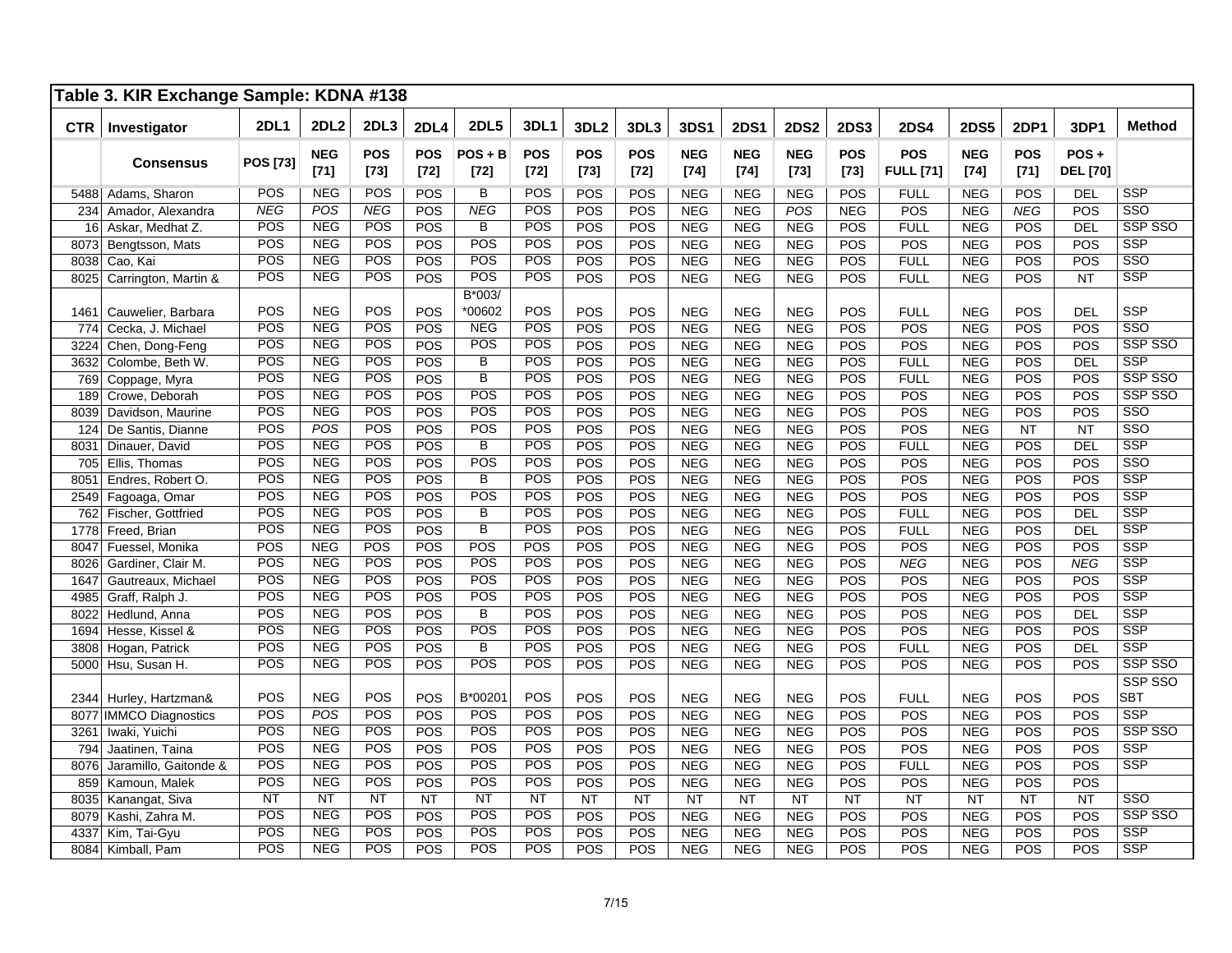|      | Table 3. KIR Exchange Sample: KDNA #138 |                   |                          |                      |                      |                                       |                      |                         |                      |                          |                          |                          |                      |                                |                          |                      |                            |                       |
|------|-----------------------------------------|-------------------|--------------------------|----------------------|----------------------|---------------------------------------|----------------------|-------------------------|----------------------|--------------------------|--------------------------|--------------------------|----------------------|--------------------------------|--------------------------|----------------------|----------------------------|-----------------------|
| CTR  | Investigator                            | <b>2DL1</b>       | <b>2DL2</b>              | 2DL3                 | <b>2DL4</b>          | <b>2DL5</b>                           | 3DL1                 | 3DL <sub>2</sub>        | 3DL3                 | 3DS1                     | <b>2DS1</b>              | <b>2DS2</b>              | <b>2DS3</b>          | <b>2DS4</b>                    | <b>2DS5</b>              | <b>2DP1</b>          | 3DP1                       | <b>Method</b>         |
|      | <b>Consensus</b>                        | POS [73]          | <b>NEG</b><br>$[71]$     | <b>POS</b><br>$[73]$ | <b>POS</b><br>$[72]$ | $POS + B$<br>$[72]$                   | <b>POS</b><br>$[72]$ | <b>POS</b><br>$[73]$    | <b>POS</b><br>$[72]$ | <b>NEG</b><br>$[74]$     | <b>NEG</b><br>$[74]$     | <b>NEG</b><br>$[73]$     | <b>POS</b><br>$[73]$ | <b>POS</b><br><b>FULL [71]</b> | <b>NEG</b><br>$[74]$     | <b>POS</b><br>$[71]$ | $POS +$<br><b>DEL [70]</b> |                       |
|      | 8046 Kusnierczyk, Piotr                 | POS               | <b>NEG</b>               | POS                  | POS                  | POS                                   | POS                  | POS                     | POS                  | <b>NEG</b>               | <b>NEG</b>               | <b>NEG</b>               | POS                  | <b>FULL</b>                    | <b>NEG</b>               | POS                  | POS                        | <b>SSP</b>            |
| 8071 | Kwok, Janette                           | POS               | <b>NEG</b>               | POS                  | POS                  | POS                                   | POS                  | POS                     | POS                  | <b>NEG</b>               | <b>NEG</b>               | <b>NEG</b>               | POS                  | POS                            | <b>NEG</b>               | POS                  | POS                        | SSO                   |
| 791  | Lacelle, Chantale                       | POS               | <b>NEG</b>               | POS                  | POS                  | $\overline{B}$                        | POS                  | <b>POS</b>              | POS                  | <b>NEG</b>               | <b>NEG</b>               | <b>NEG</b>               | POS                  | <b>FULL</b>                    | <b>NEG</b>               | POS                  | DEL                        | <b>SSP</b>            |
| 278  | Lee, Jar-How                            | POS               | <b>NEG</b>               | POS                  | POS                  | POS                                   | POS                  | <b>POS</b>              | POS                  | <b>NEG</b>               | <b>NEG</b>               | <b>NEG</b>               | POS                  | POS                            | <b>NEG</b>               | POS                  | POS                        | SSO                   |
| 8088 | Liu, Cong                               | POS               | <b>NEG</b>               | POS                  | POS                  | POS                                   | POS                  | POS                     | POS                  | <b>NEG</b>               | <b>NEG</b>               | <b>NEG</b>               | POS                  | POS                            | <b>NEG</b>               | POS                  | POS                        |                       |
| 8069 | Maha, George                            | POS               | <b>NEG</b>               | POS                  | POS                  | $\overline{B}$                        | POS                  | POS                     | POS                  | <b>NEG</b>               | <b>NEG</b>               | <b>NEG</b>               | POS                  | <b>FULL</b>                    | <b>NEG</b>               | POS                  | <b>DEL</b>                 | <b>SSP</b>            |
| 8067 | Marino, Susana R.                       | POS               | <b>NEG</b>               | POS                  | POS                  | POS                                   | POS                  | POS                     | POS                  | <b>NEG</b>               | <b>NEG</b>               | <b>NEG</b>               | POS                  | POS                            | <b>NEG</b>               | POS                  | POS                        | SSP SSO               |
| 5142 | Marsh, Steven                           | POS               | <b>NEG</b>               | POS                  | <b>POS</b>           | POS                                   | POS                  | POS                     | POS                  | <b>NEG</b>               | <b>NEG</b>               | <b>NEG</b>               | POS                  | $*001$                         | <b>NEG</b>               | POS                  | $*003$                     |                       |
| 8091 | Murphey, Cathi                          | POS               | <b>NEG</b>               | POS                  | POS                  | POS                                   | POS                  | POS                     | POS                  | <b>NEG</b>               | <b>NEG</b>               | <b>NEG</b>               | POS                  | POS                            | <b>NEG</b>               | POS                  | POS                        | <b>SSP</b>            |
|      |                                         |                   |                          |                      |                      | B*003/                                |                      |                         |                      |                          |                          |                          |                      |                                |                          |                      |                            |                       |
|      | 733 Mytilineos, Joannis                 | POS               | <b>NEG</b>               | POS                  | POS                  | *00602                                | POS                  | POS                     | POS                  | <b>NEG</b>               | <b>NEG</b>               | <b>NEG</b>               | POS                  | <b>FULL</b>                    | <b>NEG</b>               | POS                  | POS                        | <b>SSP</b>            |
| 5231 | Nelson, Karen                           | POS               | <b>NEG</b>               | POS                  | POS                  | POS                                   | POS                  | POS                     | POS                  | <b>NEG</b>               | <b>NEG</b>               | <b>NEG</b>               | POS                  | POS                            | <b>NEG</b>               | POS                  | POS                        | SSO                   |
| 8083 | Nikaein, Afzal                          | POS               | NEG                      | POS                  | <b>POS</b>           | POS                                   | $*001$               | POS                     | POS                  | <b>NEG</b>               | <b>NEG</b>               | <b>NEG</b>               | POS                  | $*001$                         | <b>NEG</b>               | POS                  | POS                        | <b>SSP</b>            |
| 1108 | Osada, Masako                           | POS               | <b>NEG</b>               | POS                  | POS                  | POS                                   | POS                  | POS                     | POS                  | <b>NEG</b>               | <b>NEG</b>               | <b>NEG</b>               | POS                  | <b>FULL</b>                    | <b>NEG</b>               | POS                  | POS                        | SSO                   |
| 3966 | Permpikul, Vejbaesya &                  | $\overline{POS}$  | <b>NEG</b>               | POS                  | POS                  | POS                                   | POS                  | POS                     | POS                  | <b>NEG</b>               | <b>NEG</b>               | <b>NEG</b>               | POS                  | POS                            | <b>NEG</b>               | POS                  | POS                        | <b>SSP</b>            |
| 8030 | Poulton, Kay                            | POS               | <b>NEG</b>               | POS                  | POS                  | POS                                   | POS                  | POS                     | POS                  | <b>NEG</b>               | <b>NEG</b>               | <b>NEG</b>               | POS                  | POS                            | <b>NEG</b>               | POS                  | POS                        | SSO                   |
| 8050 | Raja, Rajalingam                        | POS               | <b>NEG</b>               | POS                  | POS                  | $\overline{B}$                        | POS                  | POS                     | POS                  | <b>NEG</b>               | <b>NEG</b>               | <b>NEG</b>               | POS                  | <b>FULL</b>                    | <b>NEG</b>               | POS                  | <b>DEL</b>                 | <b>SSP</b>            |
| 3753 | Reed, Elaine F.                         | <b>POS</b>        | <b>NEG</b>               | POS                  | POS                  | <b>POS</b>                            | POS                  | POS                     | POS                  | <b>NEG</b>               | <b>NEG</b>               | <b>NEG</b>               | POS                  | POS                            | <b>NEG</b>               | POS                  | POS                        |                       |
| 3798 | Reinsmoen, Nancy L.                     | POS               | <b>NEG</b>               | POS                  | POS                  | POS                                   | POS                  | POS                     | POS                  | <b>NEG</b>               | <b>NEG</b>               | <b>NEG</b>               | POS                  | POS                            | <b>NEG</b>               | POS                  | POS                        | SSO                   |
|      |                                         | <b>TWO</b>        |                          | ONE                  |                      |                                       |                      |                         |                      |                          |                          |                          |                      |                                |                          |                      |                            |                       |
| 8064 | Roberts, Chrissy H.                     | COPIES            | <b>NEG</b>               | <b>COPY</b><br>POS   | POS                  | POS<br>POS                            | POS<br>POS           | POS                     | POS                  | <b>NEG</b>               | <b>NEG</b>               | <b>NEG</b>               | POS                  | <b>FULL</b>                    | <b>NEG</b>               | POS                  | <b>DEL</b>                 | <b>SSP</b><br>SSP SSO |
| 8090 | Rossi, Angela                           | POS<br>POS        | <b>NEG</b><br><b>NEG</b> | POS                  | POS                  | POS                                   | POS                  | POS                     | POS                  | <b>NEG</b>               | <b>NEG</b>               | <b>NEG</b>               | POS                  | POS                            | <b>NEG</b>               | POS                  | POS                        | SSO                   |
| 8060 | Rost, Klein &                           |                   |                          | POS                  | POS                  | POS                                   |                      | POS                     | POS                  | <b>NEG</b>               | <b>NEG</b>               | <b>NEG</b>               | POS                  | POS                            | <b>NEG</b>               | POS                  | POS                        |                       |
| 4251 | Schiller, Jennifer                      | POS<br><b>POS</b> | <b>NEG</b><br><b>NEG</b> | <b>POS</b>           | POS                  | $\overline{B}$                        | POS<br><b>POS</b>    | POS                     | POS                  | <b>NEG</b>               | <b>NEG</b>               | <b>NEG</b>               | POS                  | POS                            | <b>NEG</b>               | POS                  | POS                        | SSO<br><b>SSP</b>     |
| 3410 | Schroeder, M.L.                         |                   |                          |                      | <b>POS</b>           |                                       |                      | <b>POS</b>              | POS                  | <b>NEG</b>               | <b>NEG</b>               | <b>NEG</b>               | POS                  | <b>FULL</b>                    | <b>NEG</b>               | POS                  | <b>DEL</b>                 |                       |
|      |                                         | POS               | <b>NEG</b>               | POS                  | POS                  | B*002,<br>B*002/<br>$*009/$<br>$*016$ | $*01502,*$<br>020    | POS                     | POS                  | <b>NEG</b>               | <b>NEG</b>               | <b>NEG</b>               | POS                  | <b>FULL</b>                    | <b>NEG</b>               | POS                  | <b>POS</b>                 | <b>SSP</b>            |
|      | 1426 Senitzer, David                    | POS               | <b>NEG</b>               | <b>POS</b>           | <b>POS</b>           | <b>POS</b>                            | POS                  | <b>POS</b>              | POS                  | <b>NEG</b>               | <b>NEG</b>               | <b>NEG</b>               | POS                  | POS                            | <b>NEG</b>               | POS                  | POS                        |                       |
| 8085 | Shalini, Pereira                        | POS               | <b>NEG</b>               | POS                  | POS                  | POS                                   | POS                  | POS                     | POS                  |                          | <b>NEG</b>               | <b>NEG</b>               | POS                  | POS                            | <b>NEG</b>               | POS                  | POS                        | SSP SSO               |
| 702  | Spannagl, Michael                       | POS               | <b>NEG</b>               | POS                  |                      | POS                                   | POS                  |                         |                      | <b>NEG</b>               |                          |                          |                      |                                |                          |                      |                            | SSO                   |
| 2518 | Tambur, Anat                            | POS               | <b>NEG</b>               | POS                  | POS                  | POS                                   | POS                  | POS                     | POS                  | <b>NEG</b>               | <b>NEG</b>               | <b>NEG</b>               | POS                  | <b>FULL</b><br>POS             | <b>NEG</b>               | POS                  | POS<br>POS                 | SSO                   |
| 5451 | Tilanus, Marcel G.J.                    | POS               | <b>NEG</b>               | POS                  | POS<br><b>NT</b>     | POS                                   | POS                  | <b>POS</b><br><b>NT</b> | POS<br><b>NT</b>     | <b>NEG</b><br><b>NEG</b> | <b>NEG</b><br><b>NEG</b> | <b>NEG</b><br><b>NEG</b> | POS<br>POS           | WT                             | <b>NEG</b><br><b>NEG</b> | POS<br>POS           | DEL                        | <b>SSP</b>            |
| 8024 | Trowsdale, John                         | POS               | <b>NEG</b>               | POS                  | POS                  | $\overline{B}$                        | POS                  |                         |                      |                          |                          | <b>NEG</b>               |                      |                                |                          |                      | POS                        | <b>SSP</b>            |
| 5462 | Turner, E.V.                            | POS               | <b>NEG</b>               | POS                  | POS                  | $\overline{B}$                        | POS                  | POS<br>POS              | POS<br>POS           | <b>NEG</b><br><b>NEG</b> | <b>NEG</b><br><b>NEG</b> |                          | POS<br>POS           | <b>FULL</b>                    | <b>NEG</b><br><b>NEG</b> | POS<br>POS           |                            | SSP SSO               |
| 8053 | Tyan, Fernandez-Vina &                  | POS               | <b>NEG</b>               | POS                  |                      | <b>POS</b>                            | POS                  | POS                     |                      |                          |                          | <b>NEG</b>               |                      | <b>FULL</b><br>POS             |                          |                      | <b>DEL</b>                 | <b>SSP</b>            |
| 8028 | Uhrberg, Markus                         | POS               | <b>NEG</b>               | POS                  | <b>NT</b><br>POS     | POS                                   | POS                  | POS                     | <b>NT</b><br>POS     | <b>NEG</b><br><b>NEG</b> | <b>NEG</b><br><b>NEG</b> | <b>NEG</b><br><b>NEG</b> | POS<br>POS           | POS                            | <b>NEG</b>               | <b>NT</b><br>POS     | <b>NT</b><br>POS           | <b>SSP</b>            |
| 3775 | Vidan-Jeras, Blanka                     | POS               | <b>NEG</b>               | POS                  |                      | POS                                   | POS                  |                         |                      |                          |                          |                          |                      |                                | <b>NEG</b>               |                      |                            | <b>SSP</b>            |
|      | 8023 Vilches, Carlos                    |                   |                          |                      | POS                  |                                       |                      | POS                     | POS                  | <b>NEG</b>               | <b>NEG</b>               | <b>NEG</b>               | POS                  | <b>DEL</b>                     | <b>NEG</b>               | POS                  | <b>DEL</b>                 |                       |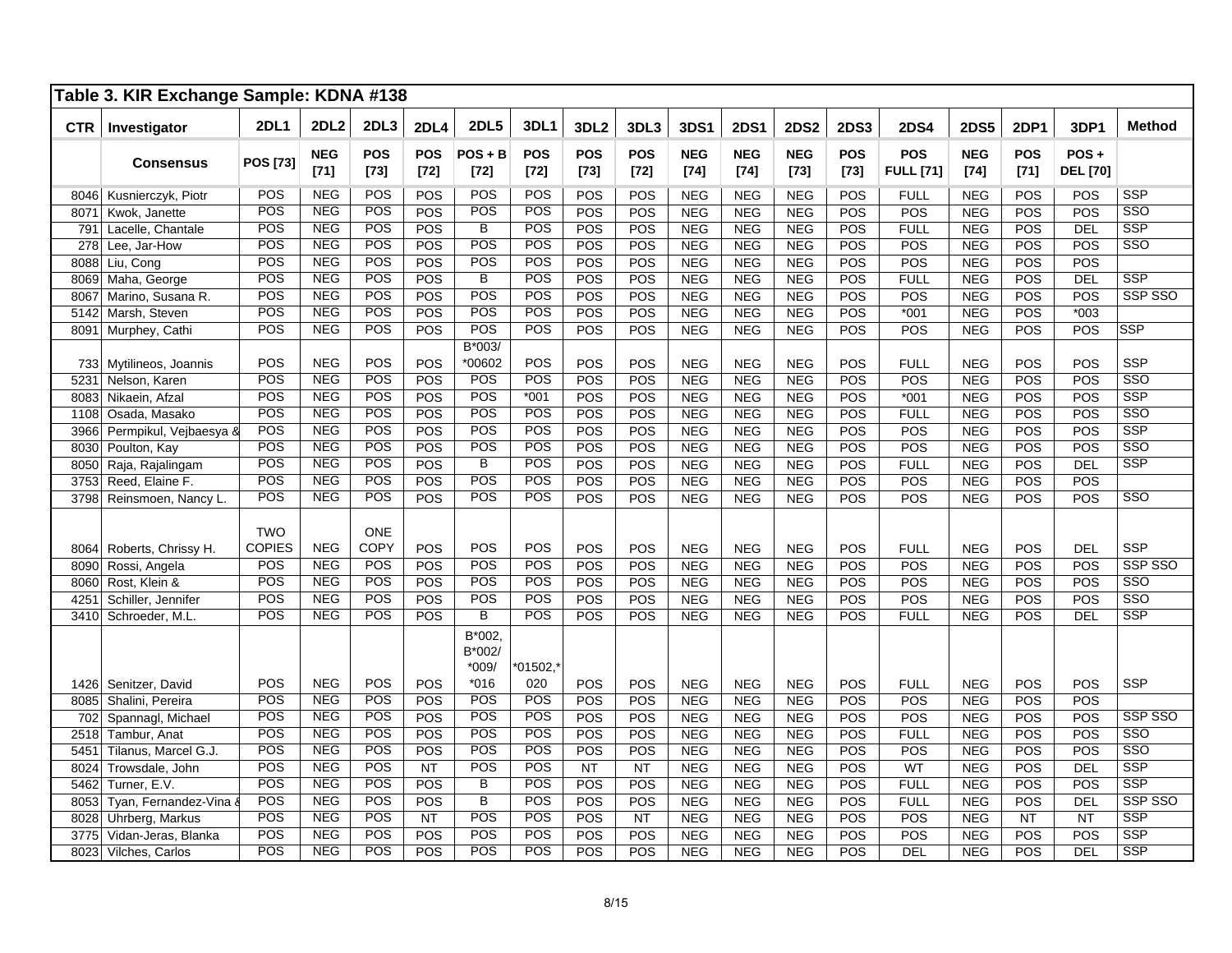|            | Table 3. KIR Exchange Sample: KDNA #138 |                 |                      |                    |                      |                     |                      |                      |                      |                      |                      |                      |                      |                                |                    |                    |                            |               |
|------------|-----------------------------------------|-----------------|----------------------|--------------------|----------------------|---------------------|----------------------|----------------------|----------------------|----------------------|----------------------|----------------------|----------------------|--------------------------------|--------------------|--------------------|----------------------------|---------------|
| <b>CTR</b> | Investigator                            | <b>2DL1</b>     | 2DL <sub>2</sub>     | 2DL <sub>3</sub>   | <b>2DL4</b>          | <b>2DL5</b>         | 3DL1                 | 3DL <sub>2</sub>     | 3DL3                 | 3DS1                 | <b>2DS1</b>          | <b>2DS2</b>          | <b>2DS3</b>          | <b>2DS4</b>                    | <b>2DS5</b>        | <b>2DP1</b>        | 3DP1                       | <b>Method</b> |
|            | Consensus                               | <b>POS [73]</b> | <b>NEG</b><br>$[71]$ | <b>POS</b><br>[73] | <b>POS</b><br>$[72]$ | $POS + B$<br>$[72]$ | <b>POS</b><br>$[72]$ | <b>POS</b><br>$[73]$ | <b>POS</b><br>$[72]$ | <b>NEG</b><br>$[74]$ | <b>NEG</b><br>$[74]$ | <b>NEG</b><br>$[73]$ | <b>POS</b><br>$[73]$ | <b>POS</b><br><b>FULL [71]</b> | <b>NEG</b><br>[74] | <b>POS</b><br>[71] | $POS +$<br><b>DEL [70]</b> |               |
|            | 5282 Yu, Neng                           | <b>POS</b>      | NEG.                 | POS                | <b>POS</b>           | <b>POS</b>          | <b>POS</b>           | <b>POS</b>           | <b>POS</b>           | <b>NEG</b>           | <b>NEG</b>           | <b>NEG</b>           | <b>POS</b>           | <b>POS</b>                     | <b>NEG</b>         | <b>POS</b>         | <b>POS</b>                 | <b>SSP</b>    |
|            | 1466 Yu, Neng                           | POS             | NEG.                 | <b>POS</b>         | <b>POS</b>           | <b>POS</b>          | <b>POS</b>           | <b>POS</b>           | <b>POS</b>           | <b>NEG</b>           | <b>NEG</b>           | <b>NEG</b>           | <b>POS</b>           | POS                            | <b>NEG</b>         | <b>POS</b>         | <b>POS</b>                 | SSO           |
|            | 713 Zachary, Andrea                     | POS             | <b>NEG</b>           | POS                | POS                  | <b>POS</b>          | <b>POS</b>           | <b>POS</b>           | <b>POS</b>           | <b>NEG</b>           | <b>NEG</b>           | <b>NEG</b>           | POS                  | POS                            | <b>NEG</b>         | <b>POS</b>         | <b>POS</b>                 | SSP SSO       |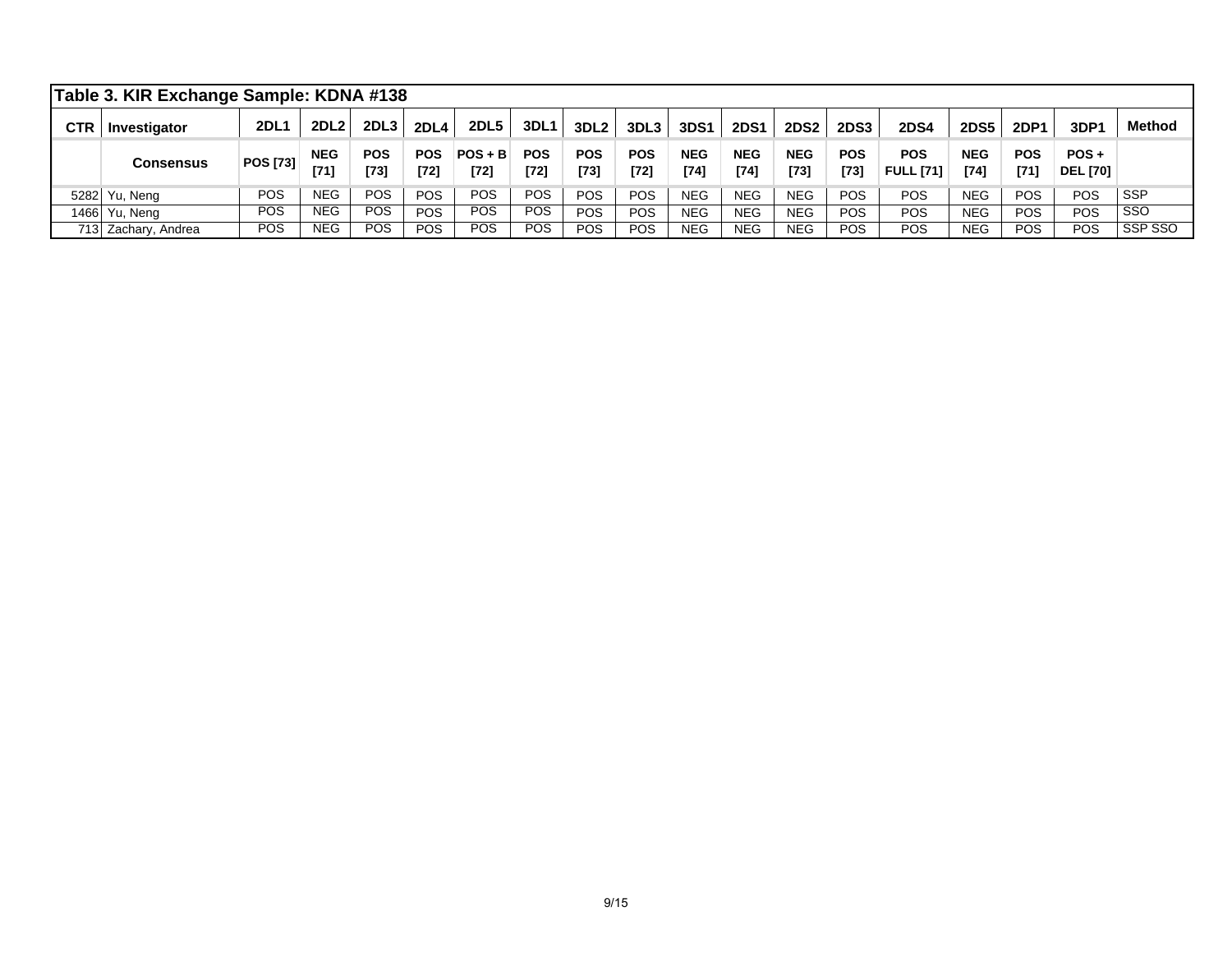|            | Table 4. KIR Exchange Sample: KDNA #139 |                      |                      |                      |                      |                      |                      |                      |               |                      |                      |                 |                      |                        |                      |                      |                         |                |
|------------|-----------------------------------------|----------------------|----------------------|----------------------|----------------------|----------------------|----------------------|----------------------|---------------|----------------------|----------------------|-----------------|----------------------|------------------------|----------------------|----------------------|-------------------------|----------------|
| <b>CTR</b> | Investigator                            | <b>2DL1</b>          | 2DL <sub>2</sub>     | 2DL3                 | <b>2DL4</b>          | <b>2DL5</b>          | <b>3DL1</b>          | 3DL <sub>2</sub>     | 3DL3          | 3DS1                 | <b>2DS1</b>          | <b>2DS2</b>     | <b>2DS3</b>          | <b>2DS4</b>            | <b>2DS5</b>          | <b>2DP1</b>          | 3DP1                    | <b>Method</b>  |
|            | <b>Consensus</b>                        | <b>NEG</b><br>$[74]$ | <b>POS</b><br>$[74]$ | <b>NEG</b><br>$[73]$ | <b>POS</b><br>$[73]$ | <b>NEG</b><br>$[75]$ | <b>POS</b><br>$[73]$ | <b>POS</b><br>$[74]$ | POS<br>$[73]$ | <b>NEG</b><br>$[75]$ | <b>NEG</b><br>$[74]$ | <b>POS [74]</b> | <b>NEG</b><br>$[73]$ | POS+<br><b>DEL[73]</b> | <b>NEG</b><br>$[75]$ | <b>NEG</b><br>$[72]$ | POS+<br><b>FULL[71]</b> |                |
| 5488       | Adams, Sharon                           | <b>NEG</b>           | POS                  | <b>NEG</b>           | POS                  | <b>NEG</b>           | POS                  | POS                  | POS           | <b>NEG</b>           | <b>NEG</b>           | POS             | <b>NEG</b>           | <b>DEL</b>             | <b>NEG</b>           | <b>NEG</b>           | <b>FULL</b>             | <b>SSP</b>     |
| 234        | Amador, Alexandra                       | <b>NEG</b>           | POS                  | <b>NEG</b>           | POS                  | <b>NEG</b>           | POS                  | POS                  | POS           | <b>NEG</b>           | <b>NEG</b>           | POS             | <b>NEG</b>           | POS                    | <b>NEG</b>           | <b>NEG</b>           | POS                     | SSO            |
| 16         | Askar, Medhat Z.                        | <b>NEG</b>           | POS                  | <b>NEG</b>           | POS                  | <b>NEG</b>           | POS                  | POS                  | POS           | <b>NEG</b>           | <b>NEG</b>           | POS             | <b>NEG</b>           | <b>DEL</b>             | <b>NEG</b>           | <b>NEG</b>           | <b>FULL</b>             | SSP SSO        |
| 8073       | Bengtsson, Mats                         | <b>NEG</b>           | POS                  | <b>NEG</b>           | POS                  | <b>NEG</b>           | POS                  | POS                  | POS           | <b>NEG</b>           | <b>NEG</b>           | POS             | <b>NEG</b>           | POS                    | <b>NEG</b>           | <b>NEG</b>           | POS                     | <b>SSP</b>     |
| 8038       | Cao, Kai                                | <b>NEG</b>           | POS                  | <b>NEG</b>           | POS                  | <b>NEG</b>           | POS                  | POS                  | POS           | <b>NEG</b>           | <b>NEG</b>           | POS             | <b>NEG</b>           | <b>DEL</b>             | <b>NEG</b>           | <b>NEG</b>           | POS                     | SSO            |
| 8025       | Carrington, Martin &                    | <b>NEG</b>           | POS                  | <b>NEG</b>           | POS                  | <b>NEG</b>           | POS                  | POS                  | POS           | <b>NEG</b>           | <b>NEG</b>           | POS             | <b>NEG</b>           | <b>DEL</b>             | <b>NEG</b>           | <b>NEG</b>           | <b>NT</b>               | <b>SSP</b>     |
| 1461       | Cauwelier, Barbara                      | <b>NEG</b>           | POS                  | <b>NEG</b>           | POS                  | <b>NEG</b>           | POS                  | POS                  | POS           | <b>NEG</b>           | <b>NEG</b>           | POS             | <b>NEG</b>           | <b>DEL</b>             | <b>NEG</b>           | <b>NEG</b>           | <b>FULL</b>             | <b>SSP</b>     |
| 774        | Cecka, J. Michael                       | <b>NEG</b>           | POS                  | <b>NEG</b>           | POS                  | <b>NEG</b>           | POS                  | POS                  | POS           | <b>NEG</b>           | <b>NEG</b>           | POS             | <b>NEG</b>           | POS                    | <b>NEG</b>           | <b>NEG</b>           | POS                     | SSO            |
| 3224       | Chen, Dong-Feng                         | <b>NEG</b>           | POS                  | <b>NEG</b>           | POS                  | <b>NEG</b>           | POS                  | POS                  | POS           | <b>NEG</b>           | <b>NEG</b>           | POS             | <b>NEG</b>           | POS                    | <b>NEG</b>           | <b>NEG</b>           | POS                     | <b>SSP SSO</b> |
| 3632       | Colombe, Beth W.                        | <b>NEG</b>           | POS                  | <b>NEG</b>           | POS                  | <b>NEG</b>           | POS                  | POS                  | POS           | <b>NEG</b>           | <b>NEG</b>           | POS             | <b>NEG</b>           | <b>DEL</b>             | <b>NEG</b>           | <b>NEG</b>           | <b>FULL</b>             | <b>SSP</b>     |
| 769        | Coppage, Myra                           | <b>NEG</b>           | POS                  | <b>NEG</b>           | POS                  | <b>NEG</b>           | POS                  | POS                  | POS           | <b>NEG</b>           | <b>NEG</b>           | POS             | <b>NEG</b>           | <b>DEL</b>             | <b>NEG</b>           | <b>NEG</b>           | POS                     | SSP SSO        |
| 189        | Crowe, Deborah                          | <b>NEG</b>           | POS                  | <b>NEG</b>           | POS                  | <b>NEG</b>           | POS                  | POS                  | POS           | <b>NEG</b>           | <b>NEG</b>           | POS             | <b>NEG</b>           | POS                    | <b>NEG</b>           | <b>NEG</b>           | POS                     | SSP SSO        |
| 8039       | Davidson, Maurine                       | <b>NEG</b>           | POS                  | <b>NEG</b>           | POS                  | <b>NEG</b>           | POS                  | POS                  | POS           | <b>NEG</b>           | <b>NEG</b>           | POS             | <b>NEG</b>           | POS                    | <b>NEG</b>           | <b>NEG</b>           | POS                     | SSO            |
| 124        | De Santis, Dianne                       | POS                  | <b>NEG</b>           | <b>NEG</b>           | POS                  | <b>NEG</b>           | POS                  | POS                  | POS           | <b>NEG</b>           | POS                  | POS             | <b>NEG</b>           | POS                    | <b>NEG</b>           | <b>NT</b>            | <b>NT</b>               | SSO            |
| 803        | Dinauer, David                          | <b>NEG</b>           | POS                  | <b>NEG</b>           | POS                  | <b>NEG</b>           | POS                  | POS                  | POS           | <b>NEG</b>           | <b>NEG</b>           | POS             | <b>NEG</b>           | <b>DEL</b>             | <b>NEG</b>           | <b>NEG</b>           | FUL, DEL                | <b>SSP</b>     |
| 705        | Ellis, Thomas                           | <b>NEG</b>           | POS                  | <b>NEG</b>           | POS                  | <b>NEG</b>           | POS                  | POS                  | POS           | <b>NEG</b>           | <b>NEG</b>           | POS             | <b>NEG</b>           | POS                    | <b>NEG</b>           | <b>NEG</b>           | POS                     | SSO            |
| 805        | Endres, Robert O.                       | <b>NEG</b>           | POS                  | <b>NEG</b>           | POS                  | <b>NEG</b>           | POS                  | POS                  | POS           | <b>NEG</b>           | <b>NEG</b>           | POS             | <b>NEG</b>           | POS                    | <b>NEG</b>           | <b>NEG</b>           | POS                     | <b>SSP</b>     |
| 2549       | Fagoaga, Omar                           | <b>NEG</b>           | POS                  | <b>NEG</b>           | POS                  | <b>NEG</b>           | POS                  | POS                  | POS           | <b>NEG</b>           | <b>NEG</b>           | POS             | <b>NEG</b>           | POS                    | <b>NEG</b>           | <b>NEG</b>           | POS                     | <b>SSP</b>     |
| 762        | Fischer, Gottfried                      | <b>NEG</b>           | POS                  | <b>NEG</b>           | POS                  | <b>NEG</b>           | POS                  | POS                  | POS           | <b>NEG</b>           | <b>NEG</b>           | POS             | <b>NEG</b>           | DEL                    | <b>NEG</b>           | <b>NEG</b>           | POS                     | <b>SSP</b>     |
| 1778       | Freed, Brian                            | <b>NEG</b>           | POS                  | <b>NEG</b>           | POS                  | <b>NEG</b>           | POS                  | POS                  | POS           | <b>NEG</b>           | <b>NEG</b>           | POS             | <b>NEG</b>           | <b>DEL</b>             | <b>NEG</b>           | <b>NEG</b>           | POS                     | <b>SSP</b>     |
| 8047       | Fuessel, Monika                         | <b>NEG</b>           | POS                  | <b>NEG</b>           | POS                  | <b>NEG</b>           | POS                  | POS                  | POS           | <b>NEG</b>           | <b>NEG</b>           | POS             | <b>NEG</b>           | POS                    | <b>NEG</b>           | <b>NEG</b>           | POS                     | <b>SSP</b>     |
| 8026       | Gardiner, Clair M.                      | <b>NEG</b>           | POS                  | <b>NEG</b>           | POS                  | <b>NEG</b>           | POS                  | POS                  | POS           | <b>NEG</b>           | <b>NEG</b>           | <b>NEG</b>      | POS                  | <b>NEG</b>             | <b>NEG</b>           | <b>NEG</b>           | POS                     | SSP            |
| 1647       | Gautreaux, Michael                      | <b>NEG</b>           | POS                  | <b>NEG</b>           | POS                  | <b>NEG</b>           | POS                  | POS                  | POS           | <b>NEG</b>           | <b>NEG</b>           | POS             | <b>NEG</b>           | POS                    | <b>NEG</b>           | <b>NEG</b>           | POS                     | <b>SSP</b>     |
| 4985       | Graff, Ralph J.                         | <b>NEG</b>           | POS                  | <b>NEG</b>           | POS                  | <b>NEG</b>           | POS                  | POS                  | POS           | <b>NEG</b>           | <b>NEG</b>           | POS             | <b>NEG</b>           | POS                    | <b>NEG</b>           | <b>NEG</b>           | POS                     | <b>SSP</b>     |
| 8022       | Hedlund, Anna                           | <b>NEG</b>           | POS                  | <b>NEG</b>           | POS                  | <b>NEG</b>           | POS                  | POS                  | POS           | <b>NEG</b>           | <b>NEG</b>           | POS             | <b>NEG</b>           | POS                    | <b>NEG</b>           | <b>NEG</b>           | <b>FULL</b>             | <b>SSP</b>     |
| 1694       | Hesse, Kissel &                         | <b>NEG</b>           | POS                  | <b>NEG</b>           | POS                  | <b>NEG</b>           | POS                  | POS                  | POS           | <b>NEG</b>           | <b>NEG</b>           | POS             | <b>NEG</b>           | POS                    | <b>NEG</b>           | <b>NEG</b>           | POS                     | <b>SSP</b>     |
| 3808       | Hogan, Patrick                          | <b>NEG</b>           | POS                  | <b>NEG</b>           | POS                  | <b>NEG</b>           | POS                  | POS                  | POS           | <b>NEG</b>           | <b>NEG</b>           | POS             | <b>NEG</b>           | <b>DEL</b>             | <b>NEG</b>           | <b>NEG</b>           | <b>FULL</b>             | <b>SSP</b>     |
| 5000       | Hsu, Susan H.                           | <b>NEG</b>           | POS                  | <b>NEG</b>           | POS                  | <b>NEG</b>           | POS                  | POS                  | POS           | <b>NEG</b>           | <b>NEG</b>           | POS             | <b>NEG</b>           | POS                    | <b>NEG</b>           | <b>NEG</b>           | POS                     | SSP SSO        |
|            |                                         |                      |                      |                      |                      |                      |                      |                      |               |                      |                      |                 |                      |                        |                      |                      |                         | SSP SSO        |
| 2344       | Hurley, Hartzman&                       | <b>NEG</b>           | POS                  | <b>NEG</b>           | POS                  | <b>NEG</b>           | POS                  | POS                  | POS           | <b>NEG</b>           | <b>NEG</b>           | POS             | <b>NEG</b>           | DEL                    | <b>NEG</b>           | <b>NEG</b>           | POS                     | <b>SBT</b>     |
| 8077       | <b>IMMCO Diagnostics</b>                | <b>NEG</b>           | POS                  | POS                  | POS                  | <b>NEG</b>           | POS                  | POS                  | POS           | <b>NEG</b>           | <b>NEG</b>           | POS             | POS                  | POS                    | <b>NEG</b>           | <b>NEG</b>           | POS                     | <b>SSP</b>     |
| 3261       | Iwaki, Yuichi                           | <b>NEG</b>           | POS                  | <b>NEG</b>           | POS                  | <b>NEG</b>           | POS                  | POS                  | POS           | <b>NEG</b>           | <b>NEG</b>           | POS             | <b>NEG</b>           | POS                    | <b>NEG</b>           | <b>NEG</b>           | POS                     | SSP SSO        |
| 794        | Jaatinen, Taina                         | <b>NEG</b>           | POS                  | POS                  | POS                  | <b>NEG</b>           | POS                  | POS                  | POS           | <b>NEG</b>           | <b>NEG</b>           | POS             | <b>NEG</b>           | POS                    | <b>NEG</b>           | <b>NEG</b>           | POS                     | <b>SSP</b>     |
| 8076       | Jaramillo, Gaitonde &                   | <b>NEG</b>           | POS                  | <b>NEG</b>           | POS                  | <b>NEG</b>           | POS                  | POS                  | POS           | <b>NEG</b>           | <b>NEG</b>           | POS             | <b>NEG</b>           | DEL                    | <b>NEG</b>           | <b>NEG</b>           | POS                     | <b>SSP</b>     |
| 859        | Kamoun, Malek                           | <b>NEG</b>           | POS                  | <b>NEG</b>           | POS                  | <b>NEG</b>           | POS                  | POS                  | POS           | <b>NEG</b>           | <b>NEG</b>           | POS             | <b>NEG</b>           | POS                    | <b>NEG</b>           | <b>NEG</b>           | POS                     |                |
| 8035       | Kanangat, Siva                          | <b>NEG</b>           | POS                  | <b>NEG</b>           | POS                  | <b>NEG</b>           | POS                  | POS                  | POS           | <b>NEG</b>           | <b>NEG</b>           | POS             | <b>NEG</b>           | POS                    | <b>NEG</b>           | <b>NEG</b>           | POS                     | SSO            |
| 8079       | Kashi, Zahra M.                         | <b>NEG</b>           | POS                  | <b>NEG</b>           | POS                  | <b>NEG</b>           | POS                  | POS                  | POS           | <b>NEG</b>           | <b>NEG</b>           | POS             | <b>NEG</b>           | POS                    | <b>NEG</b>           | <b>NEG</b>           | POS                     | SSP SSO        |
| 433        | Kim, Tai-Gyu                            | <b>NEG</b>           | POS                  | <b>NEG</b>           | POS                  | <b>NEG</b>           | POS                  | POS                  | POS           | <b>NEG</b>           | <b>NEG</b>           | POS             | <b>NEG</b>           | POS                    | <b>NEG</b>           | <b>NEG</b>           | POS                     | <b>SSP</b>     |
| 8084       | Kimball, Pam                            | <b>NEG</b>           | POS                  | <b>NEG</b>           | POS                  | <b>NEG</b>           | POS                  | POS                  | POS           | <b>NEG</b>           | <b>NEG</b>           | POS             | <b>NEG</b>           | POS                    | <b>NEG</b>           | <b>NEG</b>           | POS                     | <b>SSP</b>     |
| 8046       | Kusnierczyk, Piotr                      | <b>NEG</b>           | POS                  | <b>NEG</b>           | POS                  | <b>NEG</b>           | POS                  | POS                  | POS           | <b>NEG</b>           | <b>NEG</b>           | POS             | <b>NEG</b>           | DEL                    | <b>NEG</b>           | <b>NEG</b>           | POS                     | <b>SSP</b>     |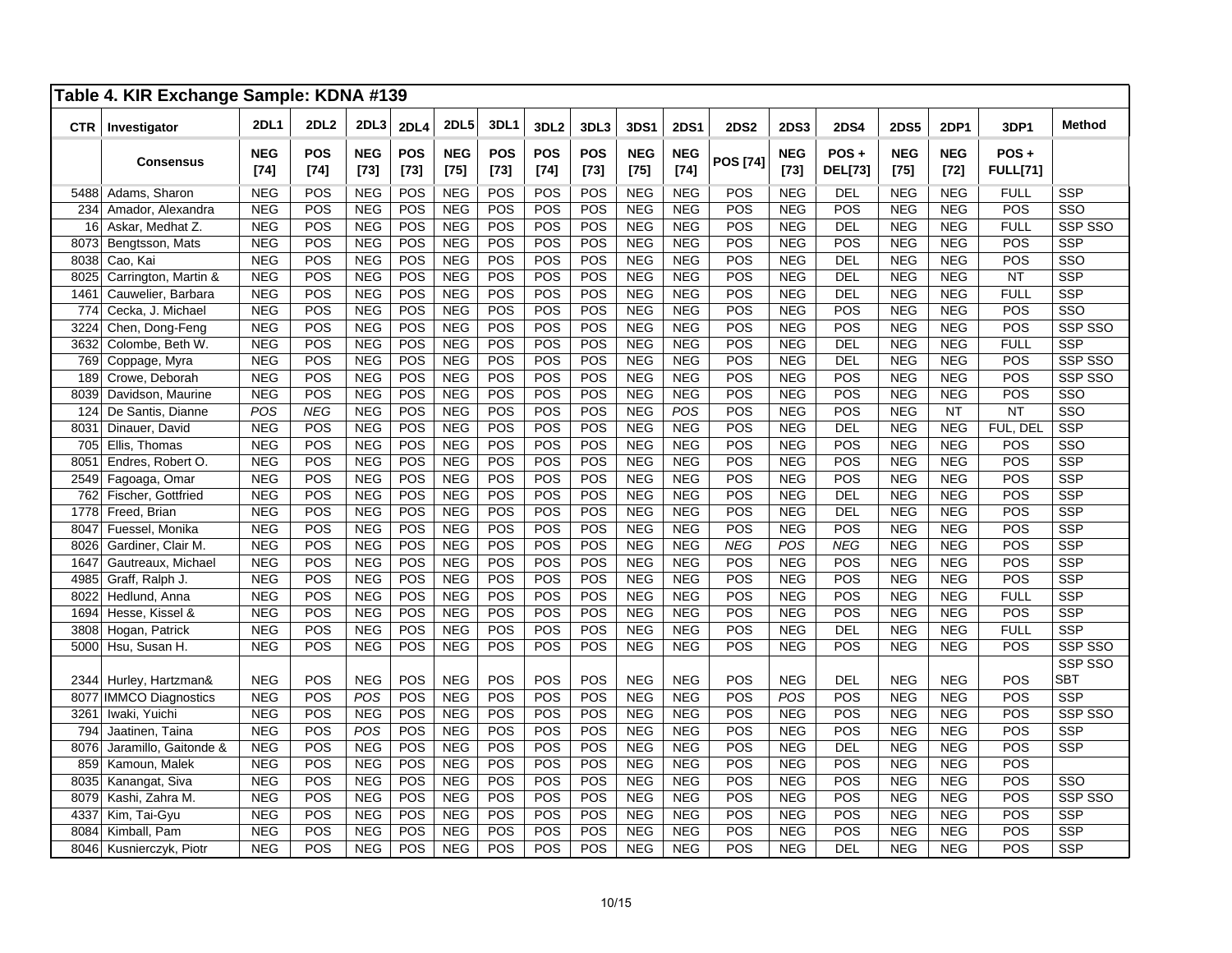|            | Table 4. KIR Exchange Sample: KDNA #139 |                      |                      |                      |                      |                      |                      |                      |                      |                      |                      |                 |                      |                           |                    |                      |                            |                         |
|------------|-----------------------------------------|----------------------|----------------------|----------------------|----------------------|----------------------|----------------------|----------------------|----------------------|----------------------|----------------------|-----------------|----------------------|---------------------------|--------------------|----------------------|----------------------------|-------------------------|
| <b>CTR</b> | Investigator                            | <b>2DL1</b>          | <b>2DL2</b>          | <b>2DL3</b>          | <b>2DL4</b>          | <b>2DL5</b>          | 3DL1                 | 3DL <sub>2</sub>     | 3DL3                 | <b>3DS1</b>          | <b>2DS1</b>          | <b>2DS2</b>     | <b>2DS3</b>          | <b>2DS4</b>               | <b>2DS5</b>        | <b>2DP1</b>          | 3DP1                       | <b>Method</b>           |
|            | <b>Consensus</b>                        | <b>NEG</b><br>$[74]$ | <b>POS</b><br>$[74]$ | <b>NEG</b><br>$[73]$ | <b>POS</b><br>$[73]$ | <b>NEG</b><br>$[75]$ | <b>POS</b><br>$[73]$ | <b>POS</b><br>$[74]$ | <b>POS</b><br>$[73]$ | <b>NEG</b><br>$[75]$ | <b>NEG</b><br>$[74]$ | <b>POS [74]</b> | <b>NEG</b><br>$[73]$ | $POS +$<br><b>DEL[73]</b> | <b>NEG</b><br>[75] | <b>NEG</b><br>$[72]$ | $POS +$<br><b>FULL[71]</b> |                         |
| 8071       | Kwok, Janette                           | <b>NEG</b>           | POS                  | <b>NEG</b>           | POS                  | <b>NEG</b>           | POS                  | POS                  | POS                  | <b>NEG</b>           | <b>NEG</b>           | POS             | <b>NEG</b>           | POS                       | <b>NEG</b>         | <b>NEG</b>           | POS                        | SSO                     |
| 791        | Lacelle, Chantale                       | <b>NEG</b>           | POS                  | <b>NEG</b>           | POS                  | <b>NEG</b>           | POS                  | POS                  | POS                  | <b>NEG</b>           | <b>NEG</b>           | POS             | <b>NEG</b>           | <b>DEL</b>                | <b>NEG</b>         | <b>NEG</b>           | <b>FULL</b>                | <b>SSP</b>              |
| 278        | Lee, Jar-How                            | <b>NEG</b>           | POS                  | <b>NEG</b>           | POS                  | <b>NEG</b>           | POS                  | POS                  | POS                  | <b>NEG</b>           | <b>NEG</b>           | POS             | <b>NEG</b>           | POS                       | <b>NEG</b>         | <b>NEG</b>           | POS                        | SSO                     |
| 8088       | Liu, Cong                               | <b>NEG</b>           | POS                  | <b>NEG</b>           | POS                  | <b>NEG</b>           | POS                  | POS                  | POS                  | <b>NEG</b>           | <b>NEG</b>           | POS             | <b>NEG</b>           | POS                       | <b>NEG</b>         | <b>NEG</b>           | POS                        |                         |
| 8069       | Maha, George                            | <b>NEG</b>           | POS                  | <b>NEG</b>           | POS                  | <b>NEG</b>           | POS                  | POS                  | POS                  | <b>NEG</b>           | <b>NEG</b>           | POS             | <b>NEG</b>           | DEL                       | <b>NEG</b>         | <b>NEG</b>           | <b>FULL</b>                | <b>SSP</b>              |
| 8067       | Marino, Susana R.                       | <b>NEG</b>           | POS                  | <b>NEG</b>           | POS                  | <b>NEG</b>           | POS                  | POS                  | POS                  | <b>NEG</b>           | <b>NEG</b>           | POS             | <b>NEG</b>           | POS                       | <b>NEG</b>         | <b>NEG</b>           | POS                        | SSP SSO                 |
|            |                                         |                      |                      |                      |                      |                      |                      |                      |                      |                      |                      |                 |                      | $*003/$<br>*004/<br>*006/ |                    |                      | *001/ *002/                |                         |
| 5142       | Marsh, Steven                           | <b>NEG</b>           | POS                  | <b>NEG</b>           | POS                  | <b>NEG</b>           | POS                  | POS                  | POS                  | <b>NEG</b>           | <b>NEG</b>           | POS             | <b>NEG</b>           | *007                      | <b>NEG</b>         | <b>NEG</b>           | $*004$                     |                         |
| 8091       | Murphey, Cathi                          | <b>NEG</b>           | POS                  | <b>NEG</b>           | POS                  | <b>NEG</b>           | POS                  | POS                  | POS                  | <b>NEG</b>           | <b>NEG</b>           | POS             | <b>NEG</b>           | POS                       | <b>NEG</b>         | <b>NEG</b>           | POS                        | <b>SSP</b>              |
| 733        | Mytilineos, Joannis                     | <b>NEG</b>           | POS                  | <b>NEG</b>           | POS                  | <b>NEG</b>           | POS                  | POS                  | POS                  | <b>NEG</b>           | <b>NEG</b>           | POS             | <b>NEG</b>           | DEL                       | <b>NEG</b>         | <b>NEG</b>           | POS                        | <b>SSP</b>              |
| 5231       | Nelson, Karen                           | <b>NEG</b>           | POS                  | <b>NEG</b>           | POS                  | <b>NEG</b>           | POS                  | POS                  | POS                  | <b>NEG</b>           | <b>NEG</b>           | POS             | <b>NEG</b>           | POS                       | <b>NEG</b>         | <b>NEG</b>           | POS                        | SSO                     |
| 8083       | Nikaein, Afzal                          | <b>NEG</b>           | POS                  | <b>NEG</b>           | POS                  | <b>NEG</b>           | $*001$               | POS                  | POS                  | <b>NEG</b>           | <b>NEG</b>           | POS             | <b>NEG</b>           | $*003$                    | <b>NEG</b>         | <b>NEG</b>           | $*001$                     | <b>SSP</b>              |
| 1108       | Osada, Masako                           | <b>NEG</b>           | POS                  | <b>NEG</b>           | POS                  | <b>NEG</b>           | POS                  | POS                  | POS                  | <b>NEG</b>           | <b>NEG</b>           | POS             | <b>NEG</b>           | DEL                       | <b>NEG</b>         | <b>NEG</b>           | POS                        | SSO                     |
| 3966       | Permpikul, Vejbaesya &                  | <b>NEG</b>           | POS                  | <b>NEG</b>           | POS                  | <b>NEG</b>           | POS                  | POS                  | POS                  | <b>NEG</b>           | <b>NEG</b>           | POS             | <b>NEG</b>           | POS                       | <b>NEG</b>         | <b>NEG</b>           | POS                        | <b>SSP</b>              |
| 8030       | Poulton, Kay                            | <b>NEG</b>           | POS                  | <b>NEG</b>           | POS                  | <b>NEG</b>           | POS                  | POS                  | POS                  | <b>NEG</b>           | <b>NEG</b>           | POS             | <b>NEG</b>           | POS                       | <b>NEG</b>         | <b>NEG</b>           | POS                        | SSO                     |
| 8050       | Raja, Rajalingam                        | <b>NEG</b>           | POS                  | <b>NEG</b>           | POS                  | <b>NEG</b>           | POS                  | POS                  | POS                  | <b>NEG</b>           | <b>NEG</b>           | POS             | <b>NEG</b>           | <b>DEL</b>                | <b>NEG</b>         | <b>NEG</b>           | <b>FULL</b>                | <b>SSP</b>              |
| 3753       | Reed, Elaine F.                         | <b>NEG</b>           | POS                  | <b>NEG</b>           | POS                  | <b>NEG</b>           | POS                  | POS                  | POS                  | <b>NEG</b>           | <b>NEG</b>           | POS             | <b>NEG</b>           | POS                       | <b>NEG</b>         | <b>NEG</b>           | POS                        |                         |
| 3798       | Reinsmoen, Nancy L.                     | <b>NEG</b>           | POS                  | <b>NEG</b>           | POS                  | <b>NEG</b>           | POS                  | POS                  | POS                  | <b>NEG</b>           | <b>NEG</b>           | POS             | <b>NEG</b>           | POS                       | <b>NEG</b>         | <b>NEG</b>           | <b>POS</b>                 | SSO                     |
|            |                                         |                      | <b>TWO</b>           |                      |                      |                      |                      |                      |                      |                      |                      | <b>TWO</b>      |                      |                           |                    |                      |                            |                         |
| 8064       | Roberts, Chrissy H.                     | <b>NEG</b>           | COPIES               | <b>NEG</b>           | POS                  | <b>NEG</b>           | POS                  | POS                  | POS                  | <b>NEG</b>           | <b>NEG</b>           | COPIES          | <b>NEG</b>           | <b>DEL</b>                | <b>NEG</b>         | <b>NEG</b>           | <b>FULL</b>                | <b>SSP</b>              |
| 8090       | Rossi, Angela                           | <b>NEG</b>           | POS                  | <b>NEG</b>           | POS                  | <b>NEG</b>           | POS                  | POS                  | POS                  | <b>NEG</b>           | <b>NEG</b>           | POS             | <b>NEG</b>           | POS                       | <b>NEG</b>         | <b>NEG</b>           | POS                        | <b>SSP SSO</b>          |
| 8060       | Rost, Klein &                           | <b>NEG</b>           | POS                  | <b>NEG</b>           | POS                  | <b>NEG</b>           | POS                  | POS                  | POS                  | <b>NEG</b>           | <b>NEG</b>           | POS             | <b>NEG</b>           | POS                       | <b>NEG</b>         | <b>NEG</b>           | POS                        | SSO                     |
| 425'       | Schiller, Jennifer                      | <b>NEG</b>           | POS                  | <b>NEG</b>           | POS                  | <b>NEG</b>           | POS                  | POS                  | POS                  | <b>NEG</b>           | <b>NEG</b>           | POS             | <b>NEG</b>           | POS                       | <b>NEG</b>         | <b>NEG</b>           | POS                        | $\overline{\text{SSO}}$ |
| 3410       | Schroeder, M.L.                         | <b>NEG</b>           | POS                  | <b>NEG</b>           | POS                  | <b>NEG</b>           | POS                  | POS                  | POS                  | <b>NEG</b>           | <b>NEG</b>           | POS             | <b>NEG</b>           | <b>DEL</b>                | <b>NEG</b>         | <b>NEG</b>           | POS                        | <b>SSP</b>              |
| 1426       | Senitzer, David                         | <b>NEG</b>           | POS                  | <b>NEG</b>           | POS                  | <b>NEG</b>           | $*001$               | POS                  | POS                  | <b>NEG</b>           | <b>NEG</b>           | POS             | <b>NEG</b>           | <b>DEL</b>                | <b>NEG</b>         | <b>NEG</b>           | POS                        | <b>SSP</b>              |
| 8085       | Shalini, Pereira                        | <b>NEG</b>           | POS                  | <b>NEG</b>           | POS                  | <b>NEG</b>           | POS                  | POS                  | POS                  | <b>NEG</b>           | <b>NEG</b>           | POS             | <b>NEG</b>           | POS                       | <b>NEG</b>         | <b>NEG</b>           | POS                        |                         |
| 702        | Spannagl, Michael                       | <b>NEG</b>           | POS                  | <b>NEG</b>           | POS                  | <b>NEG</b>           | POS                  | POS                  | POS                  | <b>NEG</b>           | <b>NEG</b>           | POS             | <b>NEG</b>           | POS                       | <b>NEG</b>         | <b>NEG</b>           | POS                        | SSP SSO                 |
| 2518       | Tambur, Anat                            | <b>NEG</b>           | POS                  | <b>NEG</b>           | POS                  | <b>NEG</b>           | POS                  | POS                  | POS                  | <b>NEG</b>           | <b>NEG</b>           | POS             | <b>NEG</b>           | DEL                       | <b>NEG</b>         | <b>NEG</b>           | POS                        | $\overline{\text{SSO}}$ |
| 5451       | Tilanus, Marcel G.J.                    | <b>NEG</b>           | POS                  | <b>NEG</b>           | POS                  | <b>NEG</b>           | POS                  | POS                  | POS                  | <b>NEG</b>           | <b>NEG</b>           | POS             | <b>NEG</b>           | POS                       | <b>NEG</b>         | <b>NEG</b>           | POS                        | SSO                     |
| 8024       | Trowsdale, John                         | <b>NEG</b>           | POS                  | <b>NEG</b>           | <b>NT</b>            | <b>NEG</b>           | POS                  | <b>NT</b>            | NT                   | <b>NEG</b>           | <b>NEG</b>           | POS             | <b>NEG</b>           | <b>DEL</b>                | <b>NEG</b>         | <b>NEG</b>           | <b>FULL</b>                | <b>SSP</b>              |
| 5462       | Turner, E.V.                            | <b>NEG</b>           | POS                  | <b>NEG</b>           | POS                  | <b>NEG</b>           | POS                  | POS                  | POS                  | <b>NEG</b>           | <b>NEG</b>           | POS             | <b>NEG</b>           | <b>DEL</b>                | <b>NEG</b>         | <b>NEG</b>           | POS                        | <b>SSP</b>              |
| 8053       | Tyan, Fernandez-Vina &                  | <b>NEG</b>           | POS                  | <b>NEG</b>           | POS                  | <b>NEG</b>           | POS                  | POS                  | POS                  | <b>NEG</b>           | <b>NEG</b>           | POS             | <b>NEG</b>           | DEL                       | <b>NEG</b>         | <b>NEG</b>           | <b>FULL</b>                | <b>SSP SSO</b>          |
| 8028       | Uhrberg, Markus                         | <b>NEG</b>           | POS                  | <b>NEG</b>           | <b>NT</b>            | <b>NEG</b>           | POS                  | POS                  | NT                   | <b>NEG</b>           | <b>NEG</b>           | POS             | <b>NEG</b>           | POS                       | <b>NEG</b>         | <b>NT</b>            | <b>NT</b>                  | <b>SSP</b>              |
| 3775       | Vidan-Jeras, Blanka                     | <b>NEG</b>           | POS                  | <b>NEG</b>           | POS                  | <b>NEG</b>           | POS                  | POS                  | POS                  | <b>NEG</b>           | <b>NEG</b>           | POS             | <b>NEG</b>           | POS                       | <b>NEG</b>         | <b>NEG</b>           | POS                        | <b>SSP</b>              |
| 8023       | Vilches, Carlos                         | <b>NEG</b>           | POS                  | <b>NEG</b>           | POS                  | <b>NEG</b>           | POS                  | POS                  | POS                  | <b>NEG</b>           | <b>NEG</b>           | POS             | <b>NEG</b>           | <b>FULL</b>               | <b>NEG</b>         | <b>NEG</b>           | <b>FULL</b>                | <b>SSP</b>              |
| 5282       | Yu, Neng                                | <b>NEG</b>           | POS                  | <b>NEG</b>           | POS                  | <b>NEG</b>           | POS                  | POS                  | POS                  | <b>NEG</b>           | <b>NEG</b>           | POS             | <b>NEG</b>           | POS                       | <b>NEG</b>         | <b>NEG</b>           | POS                        | <b>SSP</b>              |
| 1466       | Yu, Neng                                | <b>NEG</b>           | POS                  | <b>NEG</b>           | POS                  | <b>NEG</b>           | POS                  | POS                  | POS                  | <b>NEG</b>           | <b>NEG</b>           | POS             | <b>NEG</b>           | POS                       | <b>NEG</b>         | <b>NEG</b>           | POS                        | $\overline{\text{SSO}}$ |
| 713        | Zachary, Andrea                         | <b>NEG</b>           | POS                  | <b>NEG</b>           | POS                  | <b>NEG</b>           | POS                  | POS                  | POS                  | <b>NEG</b>           | <b>NEG</b>           | POS             | <b>NEG</b>           | POS                       | <b>NEG</b>         | <b>NEG</b>           | POS                        | <b>SSP SSO</b>          |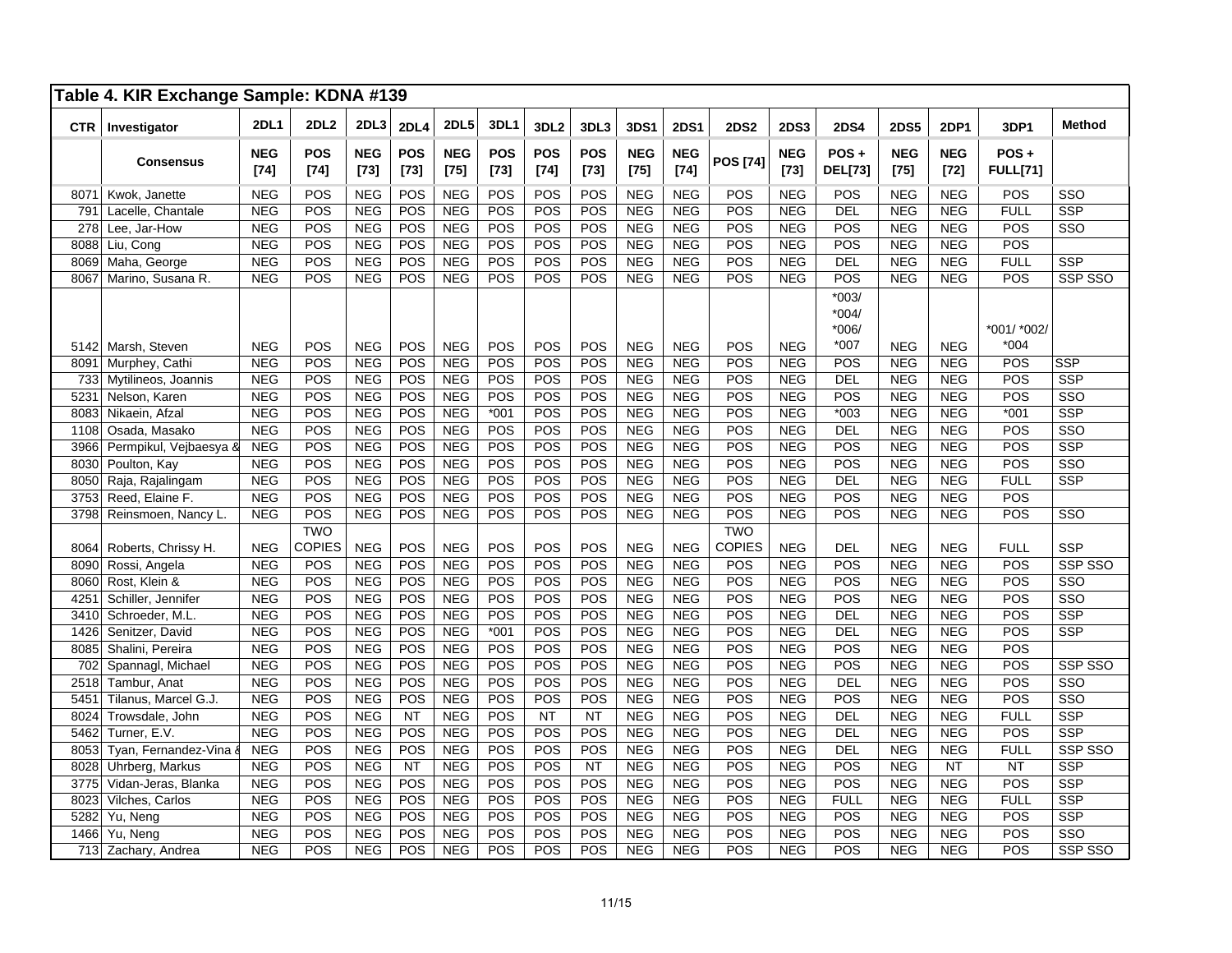|            | Table 5. KIR Exchange Sample: KDNA #140 |                      |                      |                      |                      |                              |                      |               |                      |                      |                      |                      |                      |                             |                      |               |                            |                         |
|------------|-----------------------------------------|----------------------|----------------------|----------------------|----------------------|------------------------------|----------------------|---------------|----------------------|----------------------|----------------------|----------------------|----------------------|-----------------------------|----------------------|---------------|----------------------------|-------------------------|
| <b>CTR</b> | Investigator                            | <b>2DL1</b>          | <b>2DL2</b>          | 2DL3                 | <b>2DL4</b>          | <b>2DL5</b>                  | 3DL1                 | 3DL2          | 3DL3                 | 3DS1                 | <b>2DS1</b>          | <b>2DS2</b>          | <b>2DS3</b>          | <b>2DS4</b>                 | <b>2DS5</b>          | <b>2DP1</b>   | 3DP1                       | <b>Method</b>           |
|            | <b>Consensus</b>                        | <b>POS</b><br>$[75]$ | <b>POS</b><br>$[75]$ | <b>NEG</b><br>$[74]$ | <b>POS</b><br>$[73]$ | <b>POS [54]</b><br>B [19]    | <b>POS</b><br>$[73]$ | POS<br>$[74]$ | <b>POS</b><br>$[73]$ | <b>NEG</b><br>$[74]$ | <b>NEG</b><br>$[74]$ | <b>POS</b><br>$[74]$ | <b>POS</b><br>$[75]$ | POS+<br>FULL, DEL<br>$[71]$ | <b>POS</b><br>$[75]$ | POS<br>$[73]$ | $POS +$<br><b>DEL</b> [71] |                         |
|            | 5488 Adams, Sharon                      | <b>POS</b>           | <b>POS</b>           | <b>NEG</b>           | <b>POS</b>           | B                            | POS                  | <b>POS</b>    | <b>POS</b>           | <b>NEG</b>           | <b>NEG</b>           | POS                  | POS                  | POS                         | <b>POS</b>           | POS           | <b>DEL</b>                 | <b>SSP</b>              |
| 234        | Amador, Alexandra                       | POS                  | POS                  | <b>NEG</b>           | POS                  | POS                          | POS                  | POS           | POS                  | <b>NEG</b>           | <b>NEG</b>           | POS                  | POS                  | POS                         | POS                  | POS           | POS                        | $\overline{\text{SSO}}$ |
| 16         | Askar, Medhat Z.                        | POS                  | POS                  | <b>NEG</b>           | POS                  | $\overline{B}$               | POS                  | POS           | POS                  | <b>NEG</b>           | <b>NEG</b>           | POS                  | POS                  | FULL, DEL                   | POS                  | POS           | DEL                        | SSP SSO                 |
| 8073       | Bengtsson, Mats                         | POS                  | POS                  | <b>NEG</b>           | POS                  | POS                          | POS                  | POS           | POS                  | <b>NEG</b>           | <b>NEG</b>           | POS                  | POS                  | POS                         | POS                  | POS           | POS                        | <b>SSP</b>              |
| 8038       | Cao, Kai                                | POS                  | POS                  | <b>NEG</b>           | POS                  | <b>POS</b>                   | POS                  | POS           | POS                  | <b>NEG</b>           | <b>NEG</b>           | POS                  | POS                  | <b>FULL</b>                 | POS                  | POS           | POS                        | SSO                     |
| 8025       | Carrington, Martin &                    | POS                  | POS                  | <b>NEG</b>           | POS                  | POS                          | POS                  | POS           | POS                  | <b>NEG</b>           | <b>NEG</b>           | POS                  | POS                  | FULL, DEL                   | POS                  | POS           | <b>NT</b>                  | <b>SSP</b>              |
| 1461       | Cauwelier, Barbara                      | POS                  | POS                  | <b>NEG</b>           | POS                  | B                            | POS                  | POS           | POS                  | <b>NEG</b>           | <b>NEG</b>           | POS                  | POS                  | POS                         | POS                  | POS           | DEL                        | <b>SSP</b>              |
| 774        | Cecka, J. Michael                       | POS                  | POS                  | <b>NEG</b>           | POS                  | POS                          | POS                  | POS           | POS                  | <b>NEG</b>           | <b>NEG</b>           | POS                  | POS                  | POS                         | POS                  | POS           | POS                        | SSO                     |
| 3224       | Chen, Dong-Feng                         | POS                  | POS                  | <b>NEG</b>           | POS                  | POS                          | POS                  | POS           | POS                  | <b>NEG</b>           | <b>NEG</b>           | POS                  | POS                  | POS                         | POS                  | POS           | POS                        | SSP SSO                 |
| 3632       | Colombe, Beth W.                        | POS                  | POS                  | <b>NEG</b>           | POS                  | В                            | POS                  | POS           | POS                  | <b>NEG</b>           | <b>NEG</b>           | POS                  | POS                  | FULL, DEL                   | POS                  | POS           | DEL                        | <b>SSP</b>              |
| 769        | Coppage, Myra                           | POS                  | POS                  | <b>NEG</b>           | POS                  | $\overline{B}$               | POS                  | POS           | POS                  | <b>NEG</b>           | <b>NEG</b>           | POS                  | POS                  | FULL, DEL                   | POS                  | POS           | POS                        | SSP SSO                 |
| 189        | Crowe, Deborah                          | POS                  | POS                  | <b>NEG</b>           | POS                  | POS                          | POS                  | POS           | POS                  | <b>NEG</b>           | <b>NEG</b>           | POS                  | POS                  | POS                         | POS                  | POS           | POS                        | SSP SSO                 |
| 8039       | Davidson, Maurine                       | POS                  | POS                  | <b>NEG</b>           | POS                  | POS                          | POS                  | POS           | POS                  | <b>NEG</b>           | <b>NEG</b>           | POS                  | POS                  | POS                         | POS                  | POS           | POS                        | SSO                     |
| 124        | De Santis, Dianne                       | POS                  | POS                  | <b>NEG</b>           | POS                  | POS                          | POS                  | POS           | POS                  | <b>NEG</b>           | POS                  | POS                  | POS                  | POS                         | POS                  | <b>NT</b>     | <b>NT</b>                  | SSO                     |
| 8031       | Dinauer, David                          | POS                  | POS                  | <b>NEG</b>           | POS                  | B                            | POS                  | POS           | POS                  | <b>NEG</b>           | <b>NEG</b>           | POS                  | POS                  | FULL, DEL                   | POS                  | POS           | <b>DEL</b>                 | <b>SSP</b>              |
| 705        | Ellis. Thomas                           | POS                  | POS                  | <b>NEG</b>           | POS                  | POS                          | POS                  | POS           | POS                  | <b>NEG</b>           | <b>NEG</b>           | POS                  | POS                  | POS                         | POS                  | POS           | POS                        | SSO                     |
| 8051       | Endres, Robert O.                       | POS                  | POS                  | <b>NEG</b>           | POS                  | B                            | POS                  | POS           | POS                  | <b>NEG</b>           | <b>NEG</b>           | POS                  | POS                  | POS                         | POS                  | POS           | POS                        | <b>SSP</b>              |
| 2549       | Fagoaga, Omar                           | POS                  | POS                  | <b>NEG</b>           | POS                  | POS                          | POS                  | POS           | POS                  | <b>NEG</b>           | <b>NEG</b>           | POS                  | POS                  | POS                         | POS                  | POS           | POS                        | <b>SSP</b>              |
| 762        | Fischer, Gottfried                      | POS                  | POS                  | <b>NEG</b>           | POS                  | B                            | POS                  | POS           | POS                  | <b>NEG</b>           | <b>NEG</b>           | POS                  | POS                  | POS                         | POS                  | POS           | <b>DEL</b>                 | <b>SSP</b>              |
| 1778       | Freed, Brian                            | POS                  | POS                  | <b>NEG</b>           | <b>POS</b>           | B                            | POS                  | POS           | POS                  | <b>NEG</b>           | <b>NEG</b>           | POS                  | POS                  | POS                         | POS                  | POS           | DEL                        | <b>SSP</b>              |
| 8047       | Fuessel, Monika                         | POS                  | POS                  | <b>NEG</b>           | POS                  | POS                          | POS                  | POS           | POS                  | <b>NEG</b>           | <b>NEG</b>           | POS                  | POS                  | POS                         | POS                  | POS           | POS                        | <b>SSP</b>              |
| 8026       | Gardiner, Clair M.                      | POS                  | POS                  | <b>NEG</b>           | POS                  | POS                          | POS                  | POS           | POS                  | <b>NEG</b>           | <b>NEG</b>           | <b>NEG</b>           | POS                  | <b>NEG</b>                  | POS                  | POS           | <b>NEG</b>                 | <b>SSP</b>              |
| 1647       | Gautreaux, Michael                      | POS                  | POS                  | <b>NEG</b>           | POS                  | POS                          | POS                  | POS           | POS                  | <b>NEG</b>           | <b>NEG</b>           | POS                  | POS                  | POS                         | POS                  | POS           | POS                        | <b>SSP</b>              |
| 4985       | Graff, Ralph J.                         | POS                  | POS                  | <b>NEG</b>           | POS                  | POS                          | POS                  | POS           | POS                  | <b>NEG</b>           | <b>NEG</b>           | POS                  | POS                  | POS                         | POS                  | POS           | POS                        | <b>SSP</b>              |
| 8022       | Hedlund, Anna                           | POS                  | POS                  | <b>NEG</b>           | POS                  | В                            | POS                  | POS           | POS                  | <b>NEG</b>           | <b>NEG</b>           | POS                  | POS                  | POS                         | POS                  | POS           | DEL                        | <b>SSP</b>              |
| 1694       | Hesse, Kissel &                         | POS                  | POS                  | <b>NEG</b>           | <b>POS</b>           | POS                          | POS                  | POS           | POS                  | <b>NEG</b>           | <b>NEG</b>           | POS                  | POS                  | POS                         | POS                  | POS           | POS                        | <b>SSP</b>              |
| 3808       | Hogan, Patrick                          | POS                  | POS                  | <b>NEG</b>           | POS                  | B                            | POS                  | POS           | POS                  | <b>NEG</b>           | <b>NEG</b>           | POS                  | POS                  | FULL, DEL                   | POS                  | POS           | DEL                        | <b>SSP</b>              |
| 5000       | Hsu, Susan H.                           | POS                  | POS                  | <b>NEG</b>           | POS                  | POS                          | POS                  | POS           | POS                  | <b>NEG</b>           | <b>NEG</b>           | POS                  | POS                  | POS                         | POS                  | POS           | POS                        | SSP SSO                 |
| 2344       | Hurley, Hartzman&                       | POS                  | POS                  | <b>NEG</b>           | POS                  | $\overline{B^*002}$<br>B*006 | POS                  | POS           | POS                  | <b>NEG</b>           | <b>NEG</b>           | POS                  | POS                  | FULL, DEL                   | POS                  | POS           | POS                        | SSP SSO<br><b>SBT</b>   |
| 8077       | <b>IMMCO Diagnostics</b>                | POS                  | POS                  | <b>NEG</b>           | POS                  | <b>POS</b>                   | POS                  | POS           | POS                  | POS                  | <b>NEG</b>           | POS                  | POS                  | POS                         | POS                  | POS           | POS                        | <b>SSP</b>              |
| 3261       | Iwaki, Yuichi                           | POS                  | POS                  | <b>NT</b>            | POS                  | POS                          | POS                  | POS           | POS                  | <b>NEG</b>           | <b>NEG</b>           | POS                  | POS                  | POS                         | POS                  | POS           | POS                        | SSP SSO                 |
| 794        | Jaatinen, Taina                         | POS                  | POS                  | <b>NEG</b>           | <b>POS</b>           | POS                          | POS                  | POS           | POS                  | <b>NEG</b>           | <b>NEG</b>           | POS                  | POS                  | POS                         | POS                  | POS           | POS                        | <b>SSP</b>              |
| 8076       | Jaramillo, Gaitonde &                   | POS                  | POS                  | <b>NEG</b>           | POS                  | POS                          | POS                  | POS           | POS                  | <b>NEG</b>           | <b>NEG</b>           | POS                  | POS                  | FULL, DEL                   | POS                  | POS           | POS                        | <b>SSP</b>              |
| 859        | Kamoun, Malek                           | POS                  | POS                  | <b>NEG</b>           | POS                  | POS                          | POS                  | POS           | POS                  | <b>NEG</b>           | <b>NEG</b>           | POS                  | POS                  | POS                         | POS                  | POS           | POS                        |                         |
| 8035       | Kanangat, Siva                          | POS                  | POS                  | <b>NEG</b>           | POS                  | POS                          | POS                  | POS           | POS                  | <b>NEG</b>           | <b>NEG</b>           | POS                  | POS                  | POS                         | POS                  | POS           | POS                        | SSO                     |
| 8079       | Kashi, Zahra M.                         | POS                  | POS                  | <b>NEG</b>           | POS                  | <b>POS</b>                   | POS                  | POS           | POS                  | <b>NEG</b>           | <b>NEG</b>           | POS                  | POS                  | POS                         | POS                  | POS           | POS                        | SSP SSO                 |
| 4337       | Kim, Tai-Gyu                            | POS                  | POS                  | <b>NEG</b>           | POS                  | POS                          | POS                  | POS           | POS                  | <b>NEG</b>           | <b>NEG</b>           | POS                  | POS                  | POS                         | POS                  | POS           | POS                        | <b>SSP</b>              |
| 8084       | Kimball, Pam                            | POS                  | POS                  | <b>NEG</b>           | POS                  | POS                          | POS                  | POS           | POS                  | <b>NEG</b>           | <b>NEG</b>           | POS                  | POS                  | POS                         | POS                  | POS           | POS                        | <b>SSP</b>              |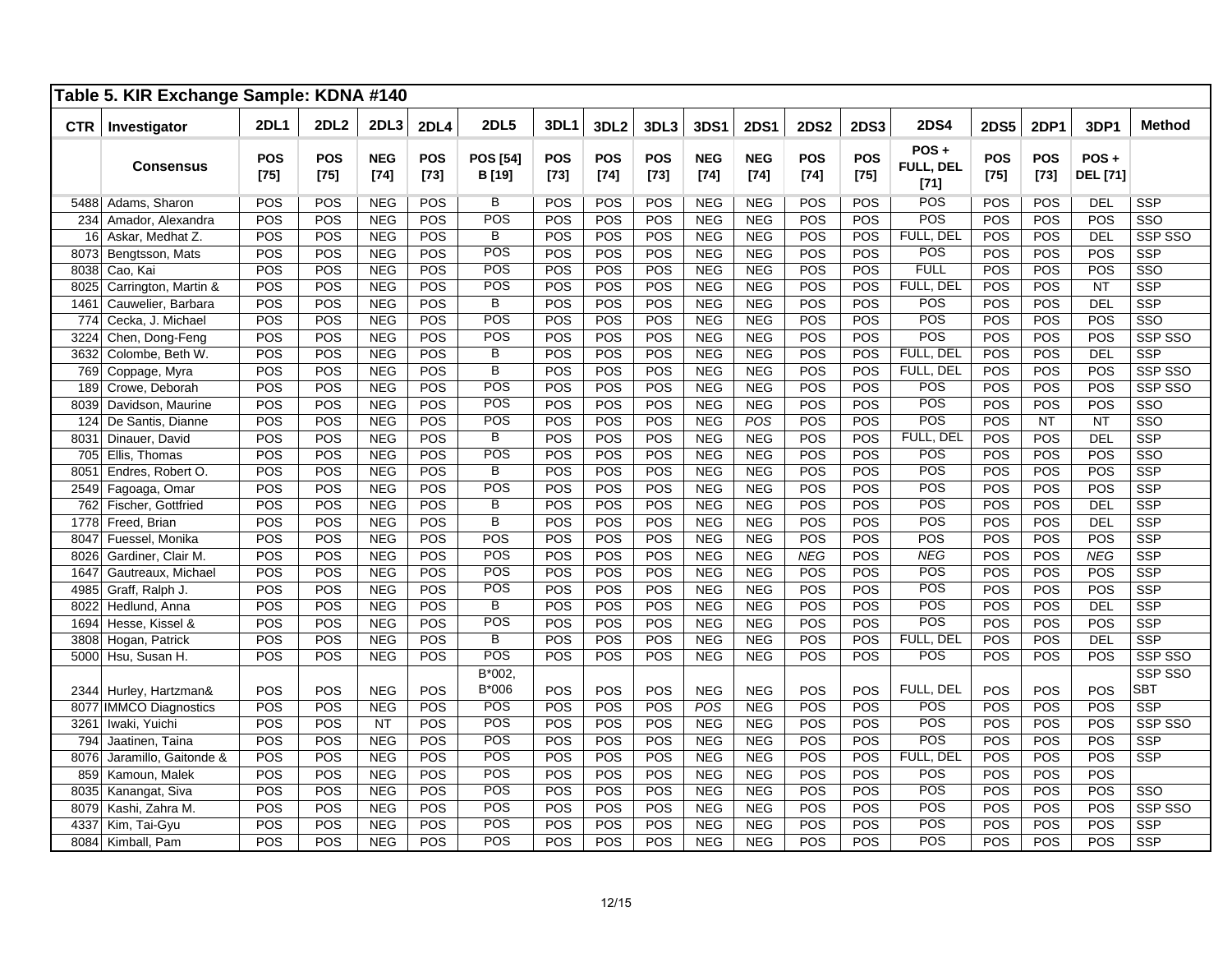|              | Table 5. KIR Exchange Sample: KDNA #140 |                      |                      |                          |                      |                                      |                      |                      |                      |                          |                          |                      |                      |                                   |                      |                      |                            |                         |
|--------------|-----------------------------------------|----------------------|----------------------|--------------------------|----------------------|--------------------------------------|----------------------|----------------------|----------------------|--------------------------|--------------------------|----------------------|----------------------|-----------------------------------|----------------------|----------------------|----------------------------|-------------------------|
| <b>CTR</b>   | Investigator                            | <b>2DL1</b>          | <b>2DL2</b>          | 2DL3                     | <b>2DL4</b>          | <b>2DL5</b>                          | 3DL1                 | 3DL2                 | 3DL3                 | 3DS1                     | <b>2DS1</b>              | <b>2DS2</b>          | <b>2DS3</b>          | <b>2DS4</b>                       | <b>2DS5</b>          | <b>2DP1</b>          | 3DP1                       | <b>Method</b>           |
|              | <b>Consensus</b>                        | <b>POS</b><br>$[75]$ | <b>POS</b><br>$[75]$ | <b>NEG</b><br>$[74]$     | <b>POS</b><br>$[73]$ | <b>POS [54]</b><br>B [19]            | <b>POS</b><br>$[73]$ | <b>POS</b><br>$[74]$ | <b>POS</b><br>$[73]$ | <b>NEG</b><br>$[74]$     | <b>NEG</b><br>$[74]$     | <b>POS</b><br>$[74]$ | <b>POS</b><br>$[75]$ | POS+<br>FULL, DEL<br>$[71]$       | <b>POS</b><br>$[75]$ | <b>POS</b><br>$[73]$ | $POS +$<br><b>DEL</b> [71] |                         |
|              | 8046 Kusnierczyk, Piotr                 | POS                  | POS                  | <b>NEG</b>               | POS                  | POS                                  | POS                  | POS                  | POS                  | <b>NEG</b>               | <b>NEG</b>               | POS                  | POS                  | FULL, DEL                         | POS                  | POS                  | POS                        | <b>SSP</b>              |
| 8071         | Kwok, Janette                           | POS                  | POS                  | <b>NEG</b>               | POS                  | POS                                  | POS                  | POS                  | POS                  | <b>NEG</b>               | <b>NEG</b>               | POS                  | POS                  | POS                               | POS                  | POS                  | POS                        | SSO                     |
| 791          | Lacelle, Chantale                       | POS                  | POS                  | <b>NEG</b>               | POS                  | B                                    | POS                  | POS                  | POS                  | <b>NEG</b>               | <b>NEG</b>               | POS                  | POS                  | FULL, DEL                         | POS                  | POS                  | DEL                        | <b>SSP</b>              |
| 278          | Lee, Jar-How                            | POS                  | POS                  | <b>NEG</b>               | POS                  | POS                                  | POS                  | POS                  | POS                  | <b>NEG</b>               | <b>NEG</b>               | POS                  | POS                  | POS                               | POS                  | POS                  | POS                        | $\overline{\text{SSO}}$ |
| 8088         | Liu, Cong                               | POS                  | POS                  | <b>NEG</b>               | POS                  | POS                                  | POS                  | POS                  | POS                  | <b>NEG</b>               | <b>NEG</b>               | POS                  | POS                  | POS                               | POS                  | POS                  | POS                        |                         |
|              | 8069 Maha, George                       | POS                  | POS                  | <b>NEG</b>               | POS                  | $\overline{B}$                       | POS                  | POS                  | POS                  | <b>NEG</b>               | <b>NEG</b>               | POS                  | POS                  | FULL, DEL                         | POS                  | POS                  | DEL                        | <b>SSP</b>              |
| 8067         | Marino, Susana R.                       | POS                  | POS                  | <b>NEG</b>               | POS                  | POS                                  | POS                  | POS                  | POS                  | <b>NEG</b>               | <b>NEG</b>               | POS                  | POS                  | POS                               | POS                  | POS                  | POS                        | SSP SSO                 |
| 5142         | Marsh, Steven                           | POS<br>POS           | POS<br>POS           | <b>NEG</b><br><b>NEG</b> | POS<br>POS           | POS<br>POS                           | POS<br>POS           | POS<br>POS           | POS<br>POS           | <b>NEG</b><br><b>NEG</b> | <b>NEG</b>               | POS<br>POS           | POS<br>POS           | $*003/*004/$<br>*006/ *007<br>POS | POS<br>POS           | POS<br>POS           | $*003$<br>POS              | <b>SSP</b>              |
| 8091         | Murphey, Cathi                          | POS                  | POS                  | <b>NEG</b>               | POS                  | $\overline{B}$                       | POS                  | POS                  | POS                  | <b>NEG</b>               | <b>NEG</b><br><b>NEG</b> | POS                  | POS                  | FULL, DEL                         | POS                  | POS                  | POS                        | <b>SSP</b>              |
| 733          | Mytilineos, Joannis<br>Nelson, Karen    | POS                  | POS                  | <b>NEG</b>               | POS                  | POS                                  | POS                  | POS                  | POS                  | <b>NEG</b>               | <b>NEG</b>               | POS                  | POS                  | POS                               | POS                  | POS                  | POS                        | SSO                     |
| 5231<br>8083 | Nikaein, Afzal                          | POS                  | POS                  | <b>NEG</b>               | POS                  | POS                                  | $*001$               | POS                  | POS                  | <b>NEG</b>               | <b>NEG</b>               | POS                  | POS                  | POS                               | POS                  | POS                  | POS                        | <b>SSP</b>              |
| 1108         | Osada, Masako                           | POS                  | POS                  | <b>NEG</b>               | POS                  | POS                                  | POS                  | POS                  | POS                  | <b>NEG</b>               | <b>NEG</b>               | POS                  | POS                  | FULL, DEL                         | POS                  | POS                  | POS                        | SSO                     |
| 3966         | Permpikul, Vejbaesya &                  | POS                  | POS                  | <b>NEG</b>               | POS                  | POS                                  | POS                  | POS                  | POS                  | <b>NEG</b>               | <b>NEG</b>               | POS                  | POS                  | POS                               | POS                  | POS                  | POS                        | <b>SSP</b>              |
| 8030         | Poulton, Kay                            | POS                  | POS                  | <b>NEG</b>               | POS                  | POS                                  | POS                  | POS                  | POS                  | <b>NEG</b>               | <b>NEG</b>               | POS                  | POS                  | POS                               | POS                  | POS                  | POS                        | SSO                     |
| 8050         | Raja, Rajalingam                        | POS                  | POS                  | <b>NEG</b>               | POS                  | $\overline{B}$                       | POS                  | POS                  | POS                  | <b>NEG</b>               | <b>NEG</b>               | POS                  | POS                  | POS                               | POS                  | POS                  | <b>DEL</b>                 | <b>SSP</b>              |
| 3753         | Reed, Elaine F.                         | POS                  | POS                  | <b>NEG</b>               | POS                  | POS                                  | POS                  | POS                  | POS                  | <b>NEG</b>               | <b>NEG</b>               | POS                  | POS                  | POS                               | POS                  | POS                  | POS                        |                         |
|              | 3798 Reinsmoen, Nancy L.                | POS                  | POS                  | <b>NEG</b>               | POS                  | <b>POS</b>                           | POS                  | POS                  | POS                  | <b>NEG</b>               | <b>NEG</b>               | POS                  | POS                  | POS                               | POS                  | POS                  | POS                        | SSO                     |
|              |                                         | <b>TWO</b>           | <b>TWO</b>           |                          |                      |                                      |                      |                      |                      |                          |                          | <b>TWO</b>           |                      |                                   |                      |                      |                            |                         |
| 8064         | Roberts, Chrissy H.                     | <b>COPIES</b>        | <b>COPIES</b>        | <b>NEG</b>               | POS                  | POS                                  | POS                  | POS                  | POS                  | <b>NEG</b>               | <b>NEG</b>               | <b>COPIES</b>        | POS                  | FULL, DEL                         | POS                  | POS                  | <b>DEL</b>                 | <b>SSP</b>              |
| 8090         | Rossi, Angela                           | POS                  | POS                  | <b>NEG</b>               | POS                  | <b>POS</b>                           | POS                  | POS                  | POS                  | <b>NEG</b>               | <b>NEG</b>               | POS                  | POS                  | POS                               | POS                  | POS                  | POS                        | SSP SSO                 |
| 8060         | Rost, Klein &                           | POS                  | POS                  | <b>NEG</b>               | POS                  | POS                                  | POS                  | POS                  | POS                  | <b>NEG</b>               | <b>NEG</b>               | POS                  | POS                  | POS                               | POS                  | POS                  | POS                        | $\overline{\text{SSO}}$ |
| 4251         | Schiller, Jennifer                      | POS                  | POS                  | <b>NEG</b>               | POS                  | POS                                  | POS                  | POS                  | POS                  | <b>NEG</b>               | <b>NEG</b>               | POS                  | POS                  | POS                               | POS                  | POS                  | POS                        | SSO                     |
|              | 3410 Schroeder, M.L.                    | POS                  | POS                  | <b>NEG</b>               | POS                  | B                                    | POS                  | POS                  | POS                  | <b>NEG</b>               | <b>NEG</b>               | POS                  | POS                  | POS                               | POS                  | POS                  | <b>DEL</b>                 | <b>SSP</b>              |
|              |                                         |                      |                      |                          |                      | B*002,<br>*004/ *008/<br>*013/ *014/ | $*001.$              |                      |                      |                          |                          |                      |                      |                                   |                      |                      |                            |                         |
| 1426         | Senitzer, David                         | POS                  | POS                  | <b>NEG</b>               | POS                  | $*015$                               | $*017$               | POS                  | POS                  | <b>NEG</b>               | <b>NEG</b>               | POS                  | POS                  | FULL, DEL                         | POS                  | POS                  | POS                        | <b>SSP</b>              |
| 8085         | Shalini, Pereira                        | POS                  | POS                  | <b>NEG</b>               | POS                  | POS                                  | POS                  | POS                  | POS                  | <b>NEG</b>               | <b>NEG</b>               | POS                  | POS                  | POS                               | POS                  | POS                  | POS                        |                         |
| 702          | Spannagl, Michael                       | POS                  | POS                  | <b>NEG</b>               | POS                  | POS                                  | POS                  | POS                  | POS                  | <b>NEG</b>               | <b>NEG</b>               | POS                  | POS                  | POS                               | POS                  | POS                  | POS                        | SSP SSO                 |
| 2518         | Tambur, Anat                            | POS                  | POS                  | <b>NEG</b>               | POS                  | POS                                  | POS                  | POS                  | POS                  | <b>NEG</b>               | <b>NEG</b>               | POS                  | POS                  | <b>FULL</b>                       | POS                  | POS                  | POS                        | SSO                     |
| 5451         | Tilanus, Marcel G.J.                    | POS                  | POS                  | <b>NEG</b>               | POS                  | POS                                  | POS                  | POS                  | POS                  | <b>NEG</b>               | <b>NEG</b>               | POS                  | POS                  | POS                               | POS                  | POS                  | POS                        | $\overline{\text{SSO}}$ |
| 8024         | Trowsdale, John                         | POS                  | POS                  | <b>NEG</b>               | NT                   | POS                                  | POS                  | NT                   | <b>NT</b>            | <b>NEG</b>               | <b>NEG</b>               | POS                  | POS                  | WT, DEL                           | POS                  | POS                  | DEL                        | <b>SSP</b>              |
| 5462         | Turner, E.V.                            | POS                  | POS                  | <b>NEG</b>               | POS                  | $\overline{B}$                       | POS                  | POS                  | POS                  | <b>NEG</b>               | <b>NEG</b>               | POS                  | POS                  | POS                               | POS                  | POS                  | POS                        | <b>SSP</b>              |
| 8053         | Tyan, Fernandez-Vina &                  | POS                  | POS                  | <b>NEG</b>               | POS                  | B                                    | POS                  | POS                  | POS                  | <b>NEG</b>               | <b>NEG</b>               | POS                  | POS                  | POS                               | POS                  | POS                  | DEL                        | SSP SSO                 |
| 8028         | Uhrberg, Markus                         | POS                  | POS                  | <b>NEG</b>               | <b>NT</b>            | POS                                  | POS                  | POS                  | NT                   | <b>NEG</b>               | <b>NEG</b>               | POS                  | POS                  | POS                               | POS                  | <b>NT</b>            | NT                         | <b>SSP</b>              |
|              | 3775 Vidan-Jeras, Blanka                | POS                  | POS                  | <b>NEG</b>               | POS                  | $\overline{B}$                       | POS                  | POS                  | POS                  | <b>NEG</b>               | <b>NEG</b>               | POS                  | POS                  | POS                               | POS                  | POS                  | POS                        | SSP                     |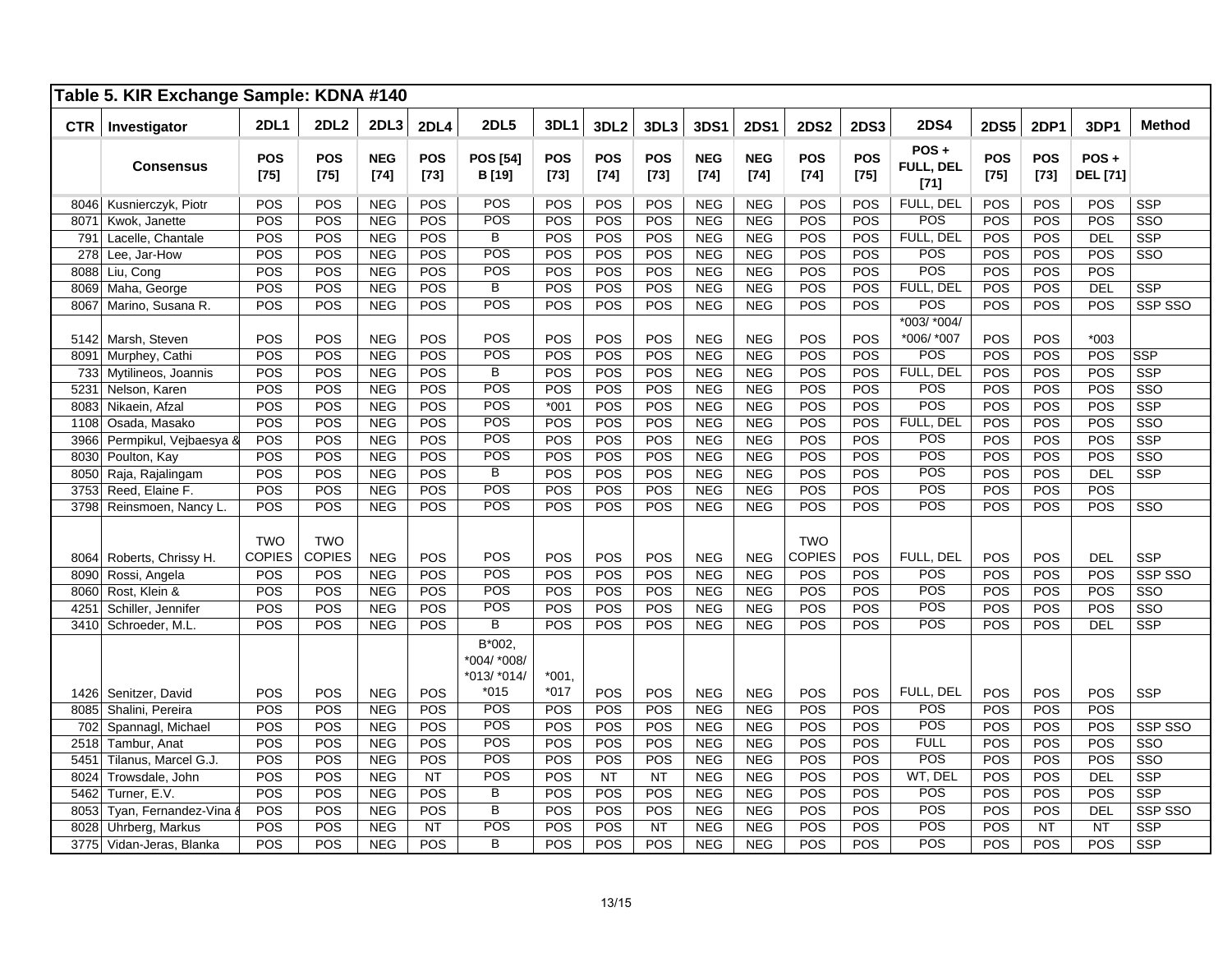|            | Table 5. KIR Exchange Sample: KDNA #140 |                      |                  |                      |                      |                                  |                      |                      |                    |                      |                      |                    |                      |                                       |                      |                    |                            |               |
|------------|-----------------------------------------|----------------------|------------------|----------------------|----------------------|----------------------------------|----------------------|----------------------|--------------------|----------------------|----------------------|--------------------|----------------------|---------------------------------------|----------------------|--------------------|----------------------------|---------------|
| <b>CTR</b> | Investigator                            | <b>2DL1</b>          | 2DL <sub>2</sub> | 2DL <sub>3</sub>     | <b>2DL4</b>          | <b>2DL5</b>                      | <b>3DL1</b>          | 3DL <sub>2</sub>     | 3DL3               | <b>3DS1</b>          | <b>2DS1</b>          | <b>2DS2</b>        | <b>2DS3</b>          | <b>2DS4</b>                           | <b>2DS5</b>          | <b>2DP1</b>        | 3DP1                       | <b>Method</b> |
|            | <b>Consensus</b>                        | <b>POS</b><br>$[75]$ | POS<br>$[75]$    | <b>NEG</b><br>$[74]$ | <b>POS</b><br>$[73]$ | <b>POS [54]</b><br><b>B</b> [19] | <b>POS</b><br>$[73]$ | <b>POS</b><br>$[74]$ | <b>POS</b><br>[73] | <b>NEG</b><br>$[74]$ | <b>NEG</b><br>$[74]$ | <b>POS</b><br>[74] | <b>POS</b><br>$[75]$ | $POS +$<br><b>FULL, DEL</b><br>$[71]$ | <b>POS</b><br>$[75]$ | <b>POS</b><br>[73] | $POS +$<br><b>DEL [71]</b> |               |
|            | 8023 Vilches, Carlos                    | <b>POS</b>           | <b>POS</b>       | <b>NEG</b>           | <b>POS</b>           | <b>POS</b>                       | <b>POS</b>           | <b>POS</b>           | <b>POS</b>         | <b>NEG</b>           | <b>NEG</b>           | <b>POS</b>         | <b>POS</b>           | FULL, DEL                             | <b>POS</b>           | <b>POS</b>         | DEL                        | <b>SSP</b>    |
|            | 5282 Yu, Neng                           | POS                  | <b>POS</b>       | <b>NEG</b>           | <b>POS</b>           | <b>POS</b>                       | POS                  | <b>POS</b>           | <b>POS</b>         | <b>NEG</b>           | <b>NEG</b>           | <b>POS</b>         | POS.                 | <b>POS</b>                            | <b>POS</b>           | <b>POS</b>         | <b>POS</b>                 | <b>SSP</b>    |
|            | 1466 Yu, Neng                           | POS                  | <b>POS</b>       | <b>NEG</b>           | <b>POS</b>           | POS                              | POS                  | <b>POS</b>           | POS                | <b>NEG</b>           | <b>NEG</b>           | POS                | <b>POS</b>           | <b>POS</b>                            | <b>POS</b>           | <b>POS</b>         | <b>POS</b>                 | SSO           |
|            | 713 Zachary, Andrea                     | POS                  | <b>POS</b>       | <b>NEG</b>           | <b>POS</b>           | <b>POS</b>                       | <b>POS</b>           | <b>POS</b>           | <b>POS</b>         | <b>NEG</b>           | <b>NEG</b>           | POS                | POS.                 | <b>POS</b>                            | <b>POS</b>           | <b>POS</b>         | POS                        | SSP SSO       |